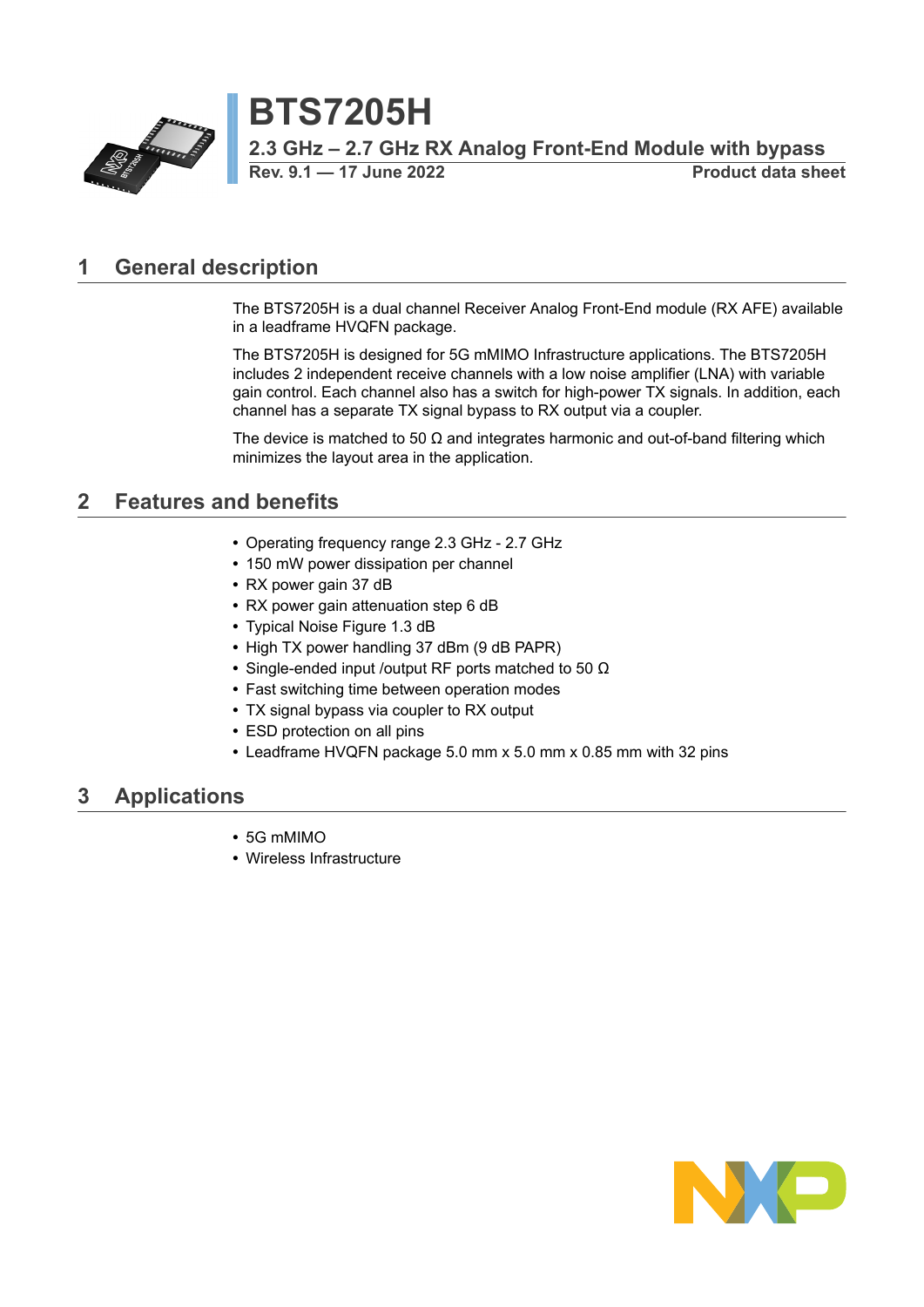# <span id="page-1-3"></span><span id="page-1-1"></span><span id="page-1-0"></span>**4 Quick reference data**

<span id="page-1-2"></span>**Table 1.**

 $f = 2.5$  GHz;  $V_{CC} = 3.3$  V,  $T_{case} = 50$  °C; input and output 50  $\Omega$ ; unless otherwise specified.

|                           | <b>Symbol Parameter</b>                               | <b>Conditions</b>                                                                                                         | Min                      | <b>Typ</b>     | Max                      | <b>Unit</b> |
|---------------------------|-------------------------------------------------------|---------------------------------------------------------------------------------------------------------------------------|--------------------------|----------------|--------------------------|-------------|
|                           | High gain RX mode; signal from ANT to RX_OUT          |                                                                                                                           |                          |                |                          |             |
| $I_{\rm CC}$              | supply current                                        |                                                                                                                           |                          | 46             | 51                       | mA          |
| $\mathsf{G}_{\mathsf{p}}$ | power gain                                            |                                                                                                                           | 35                       | 36.7           | 38                       | dB          |
| <b>NF</b>                 | noise figure                                          |                                                                                                                           |                          | 1.3            | 1.4                      | dВ          |
| IP3 <sub>o</sub>          | output third-order intercept point                    | 2-tones at 10 MHz distance, $P_i = -40$ dBm each tone                                                                     | 22.5                     | 25             | $\overline{\phantom{0}}$ | dBm         |
|                           |                                                       | 2-tones at 10 MHz distance, $P_i = -40$ dBm<br>each tone,<br>f = 2.3 GHz to 2.7 GHz, $T_{\text{case}}$ = -40 °C to 105 °C | 21                       | $\blacksquare$ | $\blacksquare$           | dBm         |
| $P_{i(1dB)}$              | input power at 1 dB gain<br>compression               |                                                                                                                           | $-25$                    | $-23$          | $\overline{\phantom{0}}$ | dBm         |
|                           | Low gain RX mode; signal from ANT to RX_OUT           |                                                                                                                           |                          |                |                          |             |
| $I_{\rm CC}$              | supply current                                        |                                                                                                                           | $\overline{\phantom{a}}$ | 46             | 51                       | mA          |
| $G_p$                     | power gain                                            |                                                                                                                           | 29                       | 31.2           | 32.5                     | dB          |
| $\alpha_{step}$           | attenuation step                                      |                                                                                                                           | 5.2                      | 5.5            | 6.3                      | dB          |
| <b>NF</b>                 | noise figure                                          |                                                                                                                           |                          | 1.5            | 1.7                      | dВ          |
| IP3 <sub>o</sub>          | output third-order intercept point                    | 2-tones at 10 MHz distance, $P_i = -40$ dBm each tone                                                                     | 22                       | 24             | $\overline{\phantom{0}}$ | dBm         |
| $P_{i(1dB)}$              | input power at 1 dB gain<br>compression               |                                                                                                                           | $-19$                    | -17            | $\blacksquare$           | dBm         |
|                           | TX mode; signal from ANT to TERM                      |                                                                                                                           |                          |                |                          |             |
| $I_{\rm CC}$              | supply current                                        |                                                                                                                           |                          | 5.9            | 6.5                      | mA          |
| $P_{i(AV)TX}$             |                                                       | [2]<br>maximum average input power in applied on ANT pin, 10 years, $T_{\text{case(AV)}} = 99 \text{ °C}$                 | 34                       |                |                          | dBm         |
|                           | TX mode [1]                                           | $\lceil 3 \rceil$<br>applied on ANT pin, 10 seconds, $T_{\text{case}}$ = 105 °C                                           | 37                       | $\overline{a}$ | $\blacksquare$           | dBm         |
|                           | TX bypass mode: Signal from ANT to RX_OUT via coupler |                                                                                                                           |                          |                |                          |             |
| $G_p$                     | power gain                                            |                                                                                                                           | $-31.5 - 31$             |                | $-30.5$ dB               |             |

[1] CP-OFDM with 9 dB PAPR, BW = 100 MHz, QPSK modulated, SCS = 60 kHz, fully allocated

[2]  $\;$  T $_{\rm case (AV)}$  is an equivalent temperature that yields the same aging over life time as the expected temperature profile which includes temperatures up to 105 °C

[3] See [Table](#page-5-0) 7

# <span id="page-1-4"></span>**5 Ordering information**

**Table 2.**

|                 | Type number Orderable part Package |             |                                                                                                                 |                |  |  |
|-----------------|------------------------------------|-------------|-----------------------------------------------------------------------------------------------------------------|----------------|--|--|
|                 | number                             | <b>Name</b> | <b>Description</b>                                                                                              | <b>Version</b> |  |  |
| <b>BTS7205H</b> | BTS7205HHP                         | HVQFN32     | Plastic thermal enhanced very thin quad flat package; no<br>leads; 32 terminals; body 5.0 mm x 5.0 mm x 0.85 mm | SOT617-3       |  |  |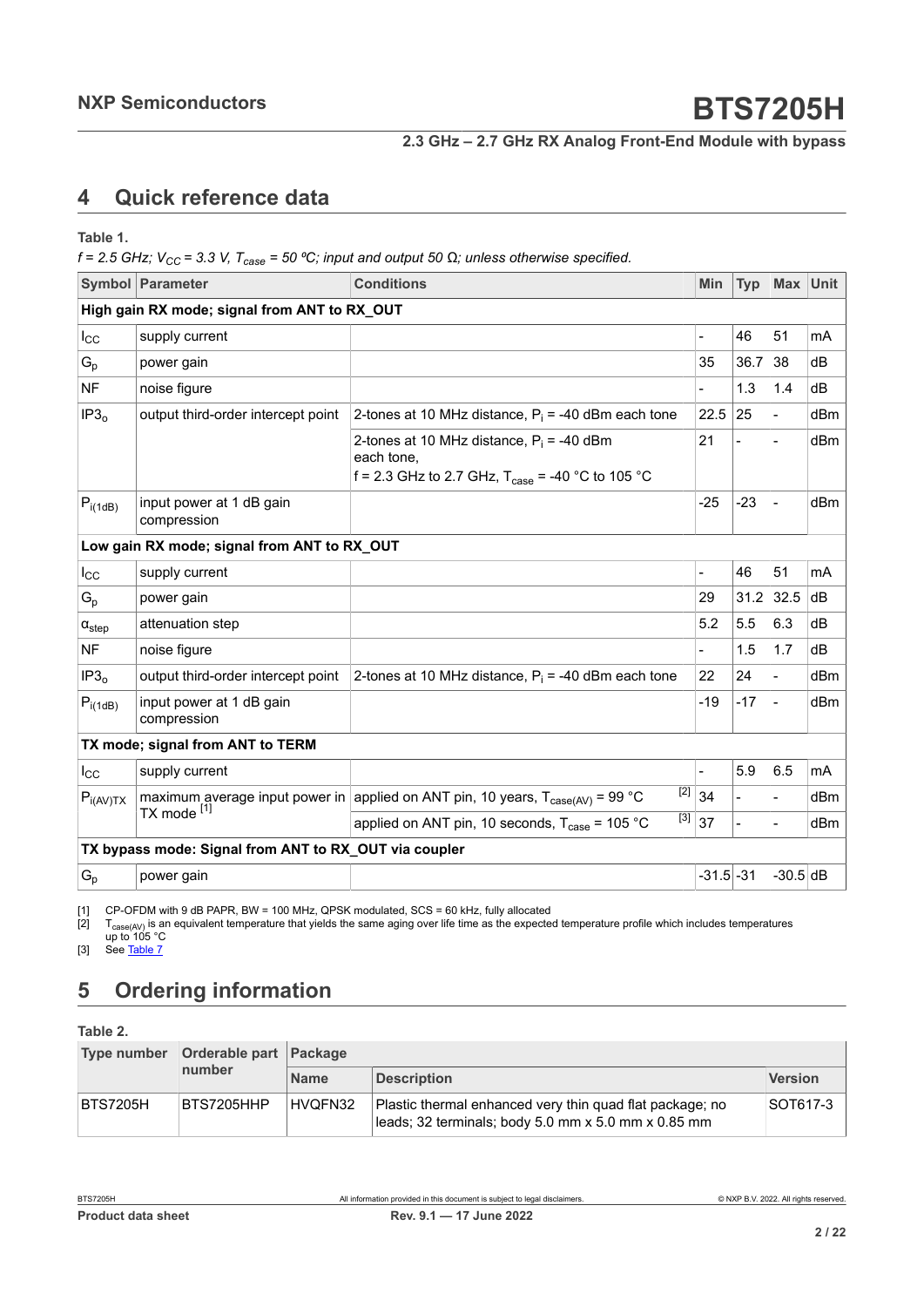## <span id="page-2-0"></span>**6 Marking**

| Table 3.           |                     |
|--------------------|---------------------|
| <b>Type number</b> | <b>Marking code</b> |
| <b>BTS7205H</b>    | 7205H               |

# <span id="page-2-1"></span>**7 Functional diagram**

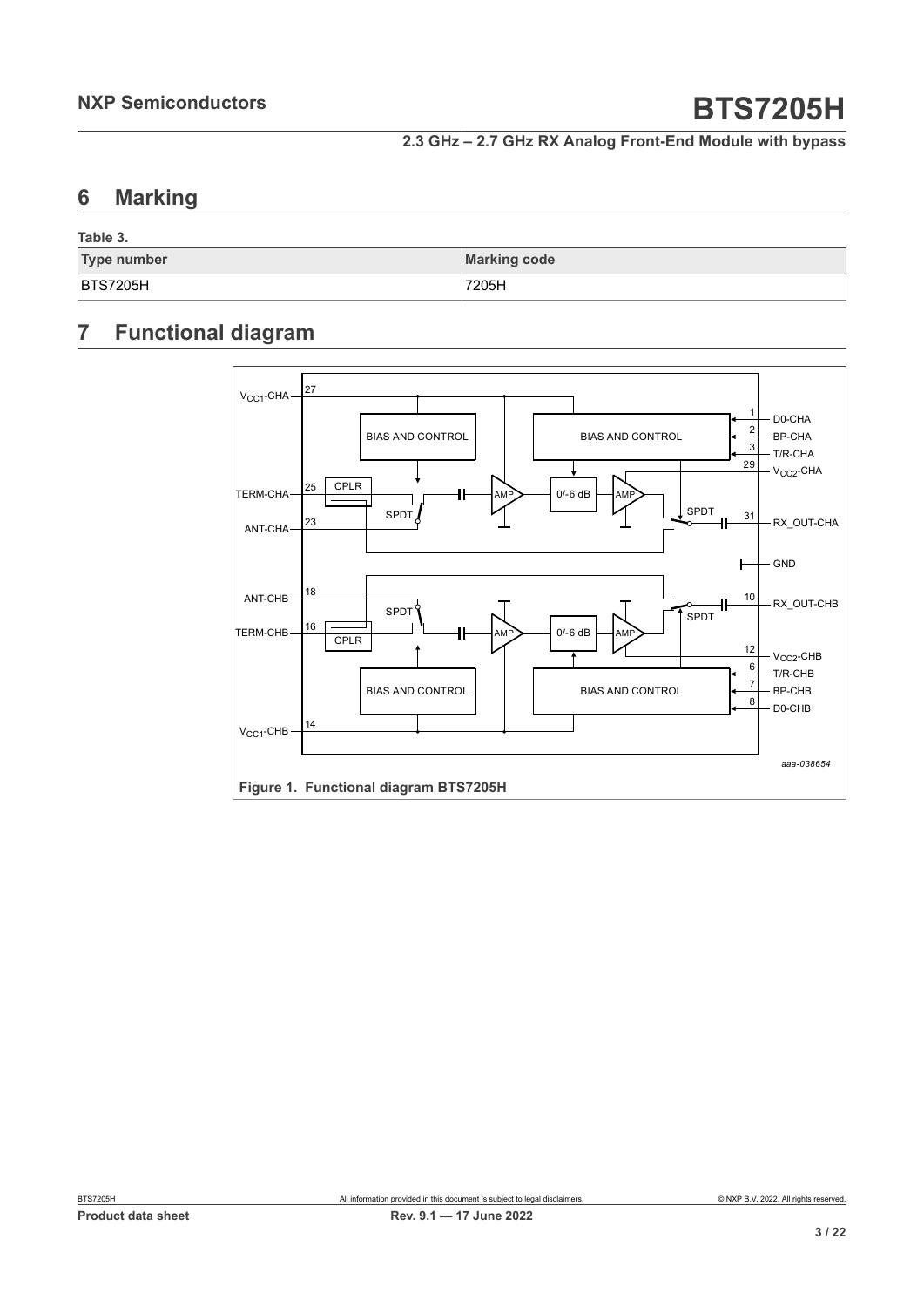## <span id="page-3-0"></span>**8 Pinning information**

#### **8.1 Pin diagram**

<span id="page-3-1"></span>

#### <span id="page-3-2"></span>**8.2 Pin description**

**Table 4.**

| Pin                                                                | <b>Symbol</b>        | <b>Description</b>                                                          |
|--------------------------------------------------------------------|----------------------|-----------------------------------------------------------------------------|
| 1                                                                  | D <sub>0</sub> -CHA  | Select attenuation for channel A                                            |
| $\overline{2}$                                                     | BP-CHA               | Bypass switch control for channel A                                         |
| 3                                                                  | T/R-CHA              | Select RX mode / TX mode for channel A                                      |
| 4, 5, 9, 11, 13, 15, 17, 19, 20,<br>21, 22, 24, 26, 28, 30, and 32 | <b>GND</b>           | Ground reference                                                            |
| 6                                                                  | T/R-CHB              | Select RX mode / TX mode for channel B                                      |
| $\overline{7}$                                                     | BP-CHB               | Bypass switch control for channel B                                         |
| 8                                                                  | D <sub>0</sub> -CHB  | Select attenuation for channel B                                            |
| 10                                                                 | RX OUT-CHB           | RF output for channel B (50 $\Omega$ , single ended)                        |
| 12, 14                                                             | $V_{CC}$ -CHB        | Supply voltage for channel B                                                |
| 16                                                                 | <b>TERM-CHB</b>      | Termination RF output for channel B (50 $\Omega$ , single ended, DC at 0 V) |
| 18                                                                 | ANT-CHB              | RF input for channel B (50 $\Omega$ , single ended, DC at 0 V)              |
| 23                                                                 | ANT-CHA              | RF input for channel A (50 $\Omega$ , single ended, DC at 0 V)              |
| 25                                                                 | <b>TERM-CHA</b>      | Termination RF output for channel A (50 $\Omega$ , single ended, DC at 0 V) |
| 27, 29                                                             | V <sub>CC</sub> -CHA | Supply voltage for channel A                                                |
| 31                                                                 | RX OUT-CHA           | RF output for channel A (50 $\Omega$ , single ended)                        |
| Die paddle                                                         | <b>GND</b>           | Ground reference                                                            |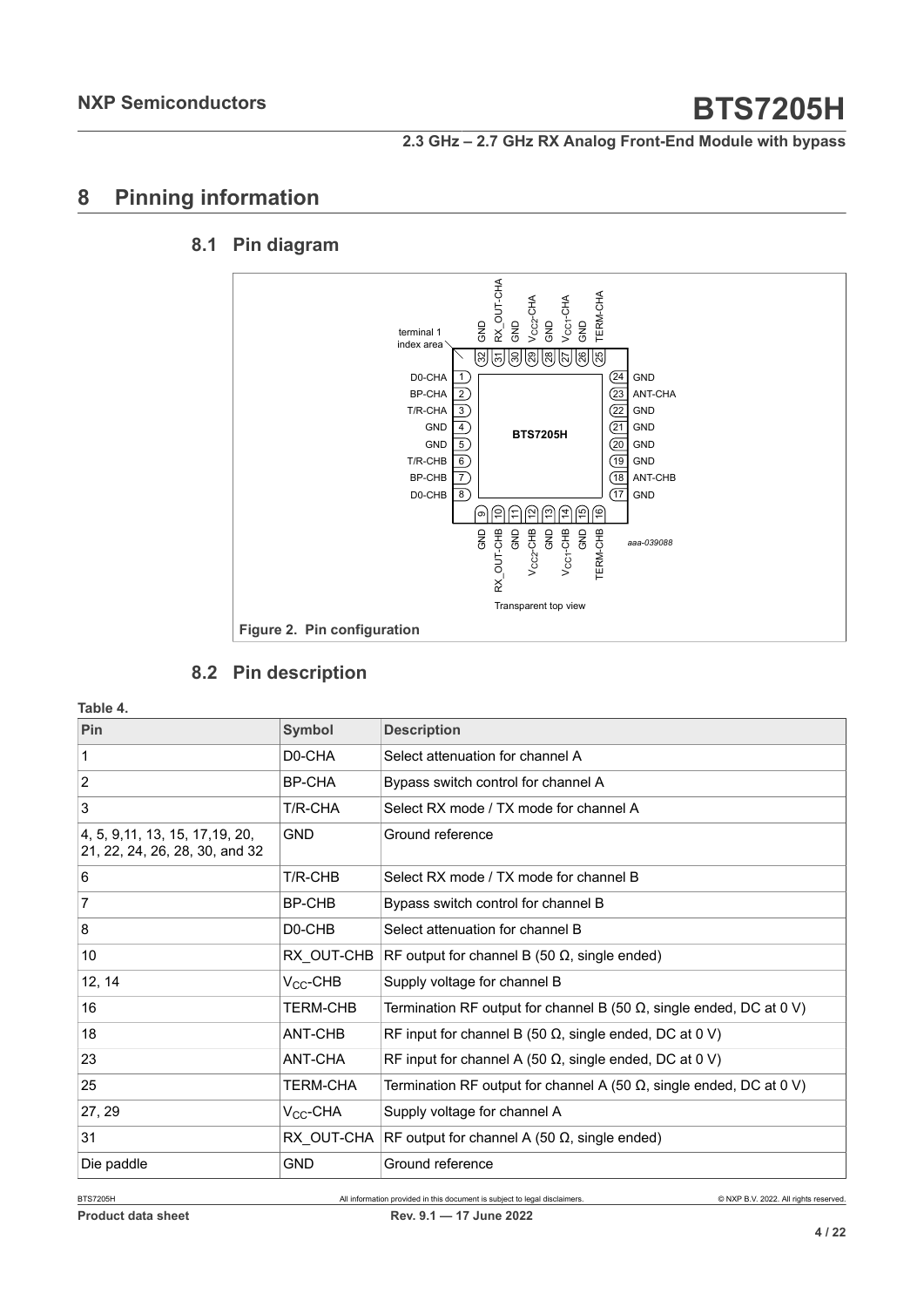# <span id="page-4-0"></span>**9 Functional description**

### <span id="page-4-1"></span>**9.1 Modes of operation**

| <b>T/R-CHA</b> | <b>BP-CHA</b> | D0-CHA   | <b>Mode of Operation</b>                |
|----------------|---------------|----------|-----------------------------------------|
| Low            | Low/High      | Low      | RX High gain mode for channel A         |
| Low            | Low/High      | Hiah     | RX 6 dB reduced-gain mode for channel A |
| High           | Low           | Low/High | TX mode for channel A                   |
| High           | High          | Low/High | TX with bypass mode for channel A       |

**Table 6. Modes of operation for channel B**

| <b>T/R-CHB</b> | <b>BP-CHB</b> | D <sub>0</sub> -CHB | <b>Mode of Operation</b>                |
|----------------|---------------|---------------------|-----------------------------------------|
| Low            | Low/High      | Low                 | RX High gain mode for channel B         |
| Low            | Low/High      | High                | RX 6 dB reduced-gain mode for channel B |
| High           | Low           | Low/High            | TX mode for channel B                   |
| High           | High          | Low/High            | TX with bypass mode for channel B       |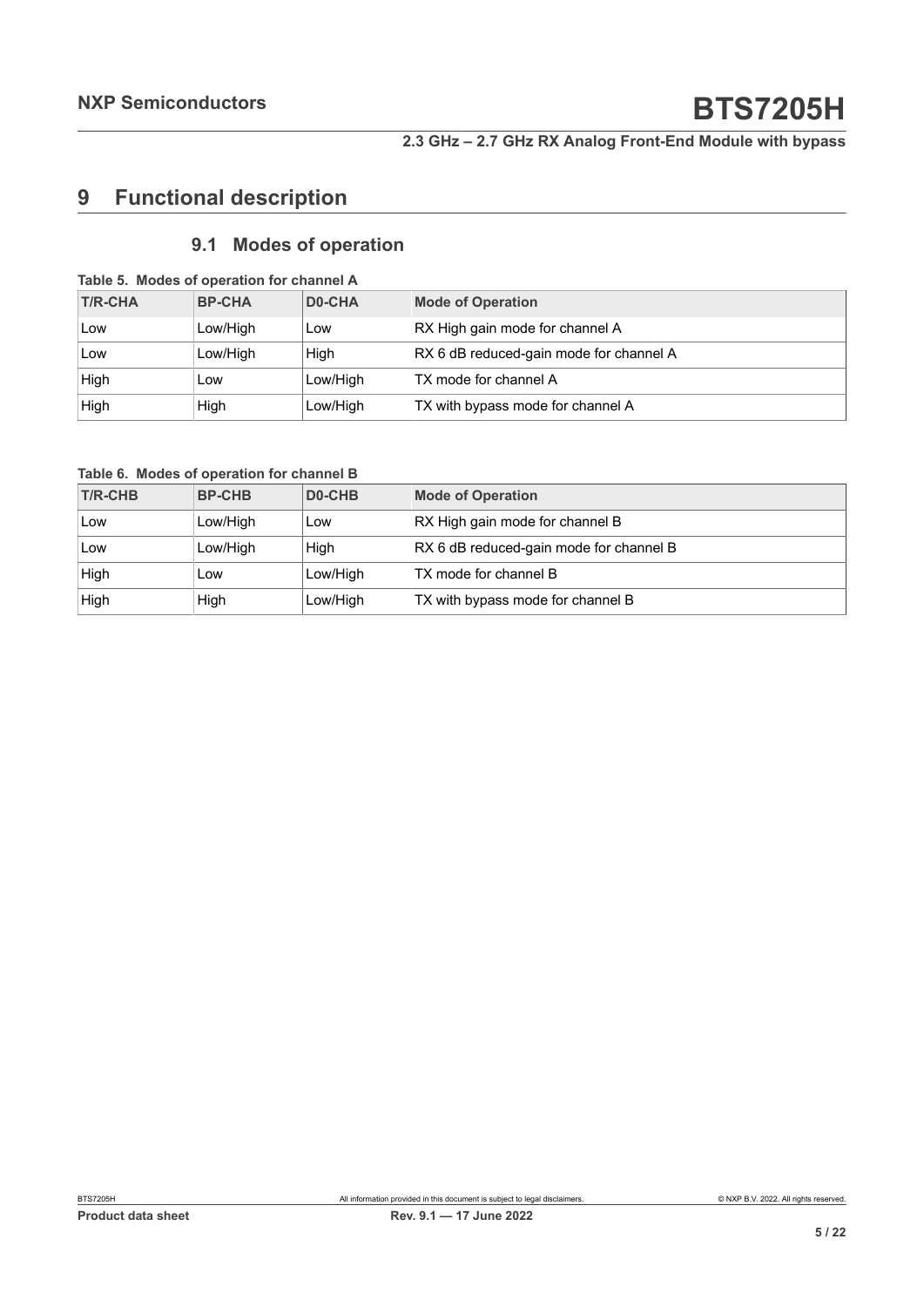# <span id="page-5-2"></span><span id="page-5-1"></span>**10 Limiting values**

#### <span id="page-5-0"></span>**Table 7.**

*In accordance with the Absolute Maximum Rating System (IEC 60134)*

| Symbol                               | <b>Parameter</b>                      | <b>Conditions</b>                                                          | <b>Min</b> | <b>Max</b>  | <b>Unit</b>  |
|--------------------------------------|---------------------------------------|----------------------------------------------------------------------------|------------|-------------|--------------|
| $V_{CC}$                             | supply voltage                        |                                                                            | $-0.3$     | 6           | $\vee$       |
| $\mathsf{VDC}_{(ctrl\_pins)}$        | pins                                  | DC voltage on control applied on control pins D0, BP, and T/R              | $-0.3$     | 3.45        | $\vee$       |
| $\mathsf{VDC}_{(\mathsf{RF\_pins})}$ | DC voltage on RF<br>pins              | applied on both ANT, and both TERM, RF pins                                | 0          | $\mathbf 0$ | $\vee$       |
| $P_{i(AV)RX}$                        | average input power<br>in RX mode [1] | applied on ANT pin, 24 hours, $T_{\text{case}}$ = 105 °C                   |            | 11          | dBm          |
| $P_{i(AV)TX}$                        | average input power<br>in TX mode [1] | applied on ANT pin, 10 seconds, $T_{\text{case}}$ = 105 °C                 |            | 39          | dBm          |
| $T_{\text{stg}}$                     | storage temperature                   |                                                                            | $-40$      | 150         | $^{\circ}$ C |
| $T_j$                                | junction temperature                  |                                                                            |            | 150         | $^{\circ}C$  |
| V <sub>ESD</sub>                     | electrostatic<br>discharge voltage    | Human Body Model (HBM) according to<br>ANSI/ESDA/JEDEC standard JS-001     | $-2$       | 2           | kV           |
|                                      |                                       | Charged Device Model (CDM) according to<br>ANSI/ESDA/JEDEC standard JS-002 | -500       | 500         | $\vee$       |

[1] CP-OFDM with 9 dB PAPR, BW = 100 MHz, QPSK modulated, SCS = 60 kHz, fully allocated

# <span id="page-5-3"></span>**11 Recommended operating conditions**

#### **Table 8.**

| Symbol                | <b>Parameter</b>         | <b>Conditions</b>                    | <b>Min</b>    | <b>Typ</b> | <b>Max</b>               | Unit |
|-----------------------|--------------------------|--------------------------------------|---------------|------------|--------------------------|------|
| $f_{\rm oper}$        | operating frequency      |                                      | 2.3           | -          | 2.7                      | GHz  |
| $Z_0$                 | characteristic impedance |                                      |               | 50         | $\overline{\phantom{0}}$ | Ω    |
| $V_{CC}$              | supply voltage           | on pins $V_{CC1}$ , and $V_{CC2}$    | $^{[1]}$ 3.15 | 3.3        | $3.45$ V                 |      |
| V <sub>IH</sub>       | HIGH-level input voltage | at pins D0, BP, and T/R              | 1.2           | 1.8        | 2.5                      |      |
| <b>V<sub>IL</sub></b> | LOW-level input voltage  | at pins D0, BP, and T/R              | 0             | -          | 0.6                      |      |
| <sup>l</sup> case     | case temperature         | exposed die paddle at package bottom | $-40$         | 50         | 105                      | °C   |

[1] channel A and channel B can be used independently

# <span id="page-5-4"></span>**12 Thermal characteristics**

| Table 9.         |                                                |                   |     |            |                          |     |
|------------------|------------------------------------------------|-------------------|-----|------------|--------------------------|-----|
| Symbol           | Parameter                                      | <b>Conditions</b> | Min | <b>Typ</b> | Max Unit                 |     |
| $R_{th(i-case)}$ | channel-junction to case thermal<br>resistance | TX mode           |     | 49         | $\overline{\phantom{0}}$ | K/W |
|                  |                                                | RX mode           |     | 55         | $\overline{\phantom{0}}$ | K/W |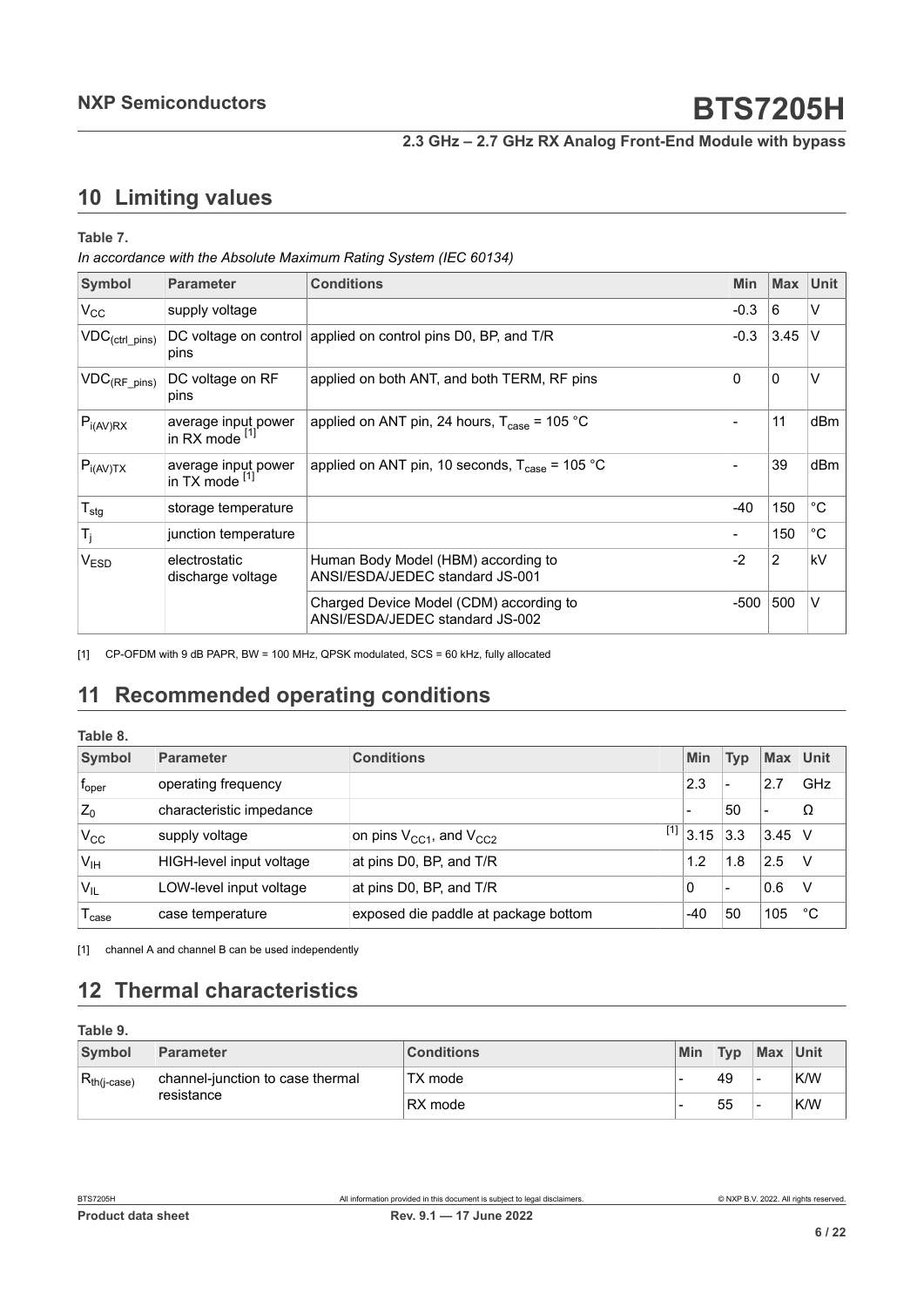# <span id="page-6-0"></span>**13 Characteristics**

**Table 10.**

 $f = 2.5$  GHz;  $V_{CC} = 3.3$  V,  $T_{case} = 50$  °C; input and output 50  $\Omega$ ; unless otherwise specified. *Characteristics apply to each channel A and B separately.*

| <b>Symbol</b>                 | <b>Parameter</b>                                  | <b>Conditions</b>                                                                                                         | Min                      | <b>Typ</b> | Max Unit                 |                          |
|-------------------------------|---------------------------------------------------|---------------------------------------------------------------------------------------------------------------------------|--------------------------|------------|--------------------------|--------------------------|
|                               | High gain RX mode; signal from ANT to RX_OUT      |                                                                                                                           |                          |            |                          |                          |
| $I_{\rm cc}$                  | supply current                                    |                                                                                                                           |                          | 46         | 51                       | mA                       |
| $\mathsf{G}_{\mathsf{p}}$     | power gain                                        |                                                                                                                           | 35                       | 36.7       | 38                       | dВ                       |
|                               |                                                   | f = 2.3 GHz to 2.7 GHz, $T_{\text{case}}$ = -40 °C to 105 °C                                                              | 34                       |            | 40                       | dB                       |
| $G_{\text{flat}}$             | gain flatness                                     | in 200 MHz band                                                                                                           |                          | 0.25 0.8   |                          | dВ                       |
| <b>NF</b>                     | noise figure                                      |                                                                                                                           |                          | 1.3        | 1.4                      | dВ                       |
|                               |                                                   | f = 2.3 GHz to 2.7 GHz, $T_{\text{case}}$ = -40 °C to 105 °C                                                              | $\frac{1}{2}$            |            | 1.7                      | dB                       |
| RL <sub>i</sub>               | input return loss                                 | $f = 2.3$ GHz to 2.7 GHz                                                                                                  | 16                       | 20         | $\overline{\phantom{0}}$ | dВ                       |
| $RL_0$                        | output return loss                                | $f = 2.3$ GHz to 2.7 GHz                                                                                                  | 13                       | 16         | $\overline{a}$           | dB                       |
| $RL_{align(RX-TX)}$           | return loss alignment RX-TX                       | $R_{\text{TERM}}$ = 50 $\Omega$ , f = 2.3 GHz to 2.7 GHz                                                                  | 15                       |            | $\overline{\phantom{a}}$ | dВ                       |
| $\alpha_{\text{isol(ch-ch)}}$ | isolation channel to channel                      | f = 2.3 GHz to 2.7 GHz                                                                                                    | $\overline{[1]}$ 42      | 45         | $\blacksquare$           | dВ                       |
| $G_{rel(f2/f0)}$              | relative gain (G <sub>f2</sub> /G <sub>f0</sub> ) | $f_0$ = 2.3 GHz to 2.7 GHz, $f_2$ = 2 x $f_0$                                                                             |                          | $-39$      | $-25$                    | dB                       |
| $G_{rel(f3/f0)}$              | relative gain $(G_{f3}/G_{f0})$                   | $f_0$ = 2.3 GHz to 2.7 GHz, $f_3$ = 3 x $f_0$                                                                             |                          | -44        | $-43$                    | dВ                       |
| $\alpha_{2Ho}$                | output second harmonic level                      | $P_0 = 0$ dBm                                                                                                             |                          | -50        | -47                      | dBm                      |
| $\alpha_{3Ho}$                | output third harmonic level                       | $P_0 = 0$ dBm                                                                                                             |                          | $-74$      | $-70$                    | dBm                      |
| IP3 <sub>o</sub>              | output third-order intercept point                | 2-tones at 10 MHz distance, $P_i = -40$ dBm<br>each tone                                                                  | 22.5                     | 25         | $\blacksquare$           | dBm                      |
|                               |                                                   | 2-tones at 10 MHz distance, $P_i = -40$ dBm<br>each tone,<br>f = 2.3 GHz to 2.7 GHz, $T_{\text{case}}$ = -40 °C to 105 °C | 21                       |            |                          | dBm                      |
| $P_{i(1dB)}$                  | input power at 1 dB gain<br>compression           |                                                                                                                           | $-25$                    | $-23$      | $\blacksquare$           | dBm                      |
| K                             | stability factor                                  | 1 MHz to 20 GHz, $T_{\text{case}} = -40$ °C to 105 °C                                                                     | 1                        |            | $\blacksquare$           | $\overline{\phantom{0}}$ |
|                               | Low gain RX mode; signal from ANT to RX_OUT       |                                                                                                                           |                          |            |                          |                          |
| $I_{\rm cc}$                  | supply current                                    |                                                                                                                           |                          | 46         | 51                       | mA                       |
| $G_{p}$                       | power gain                                        |                                                                                                                           | 29                       |            | $31.2$ 32.5              | dВ                       |
|                               |                                                   | f = 2.3 GHz to 2.7 GHz, $T_{\text{case}}$ = -40 °C to 105 °C                                                              | 28                       |            | 34                       | dB                       |
| $\alpha_{step}$               | attenuation step                                  |                                                                                                                           | 5.2                      | 5.5        | 6.3                      | dB                       |
| G <sub>flat</sub>             | gain flatness                                     | in 200 MHz band                                                                                                           |                          | 0.25 0.8   |                          | dB                       |
| <b>NF</b>                     | noise figure                                      |                                                                                                                           |                          | 1.5        | 1.7                      | dB                       |
|                               |                                                   | f = 2.3 GHz to 2.7 GHz, $T_{\text{case}}$ = -40 °C to 105 °C                                                              | $\overline{\phantom{a}}$ |            | $\overline{2}$           | dB                       |
| $RL_i$                        | input return loss                                 | $f = 2.3$ GHz to 2.7 GHz                                                                                                  | 16                       | 20         | $\overline{\phantom{a}}$ | dВ                       |
| $RL_0$                        | output return loss                                | $f = 2.3$ GHz to 2.7 GHz                                                                                                  | 13                       | 16         | $\overline{\phantom{a}}$ | dВ                       |
| $RL_{align(RX-TX)}$           | return loss alignment RX-TX                       | $R_{\text{TERM}}$ = 50 $\Omega$ , f = 2.3 GHz to 2.7 GHz                                                                  | 15                       |            | $\overline{\phantom{a}}$ | dB                       |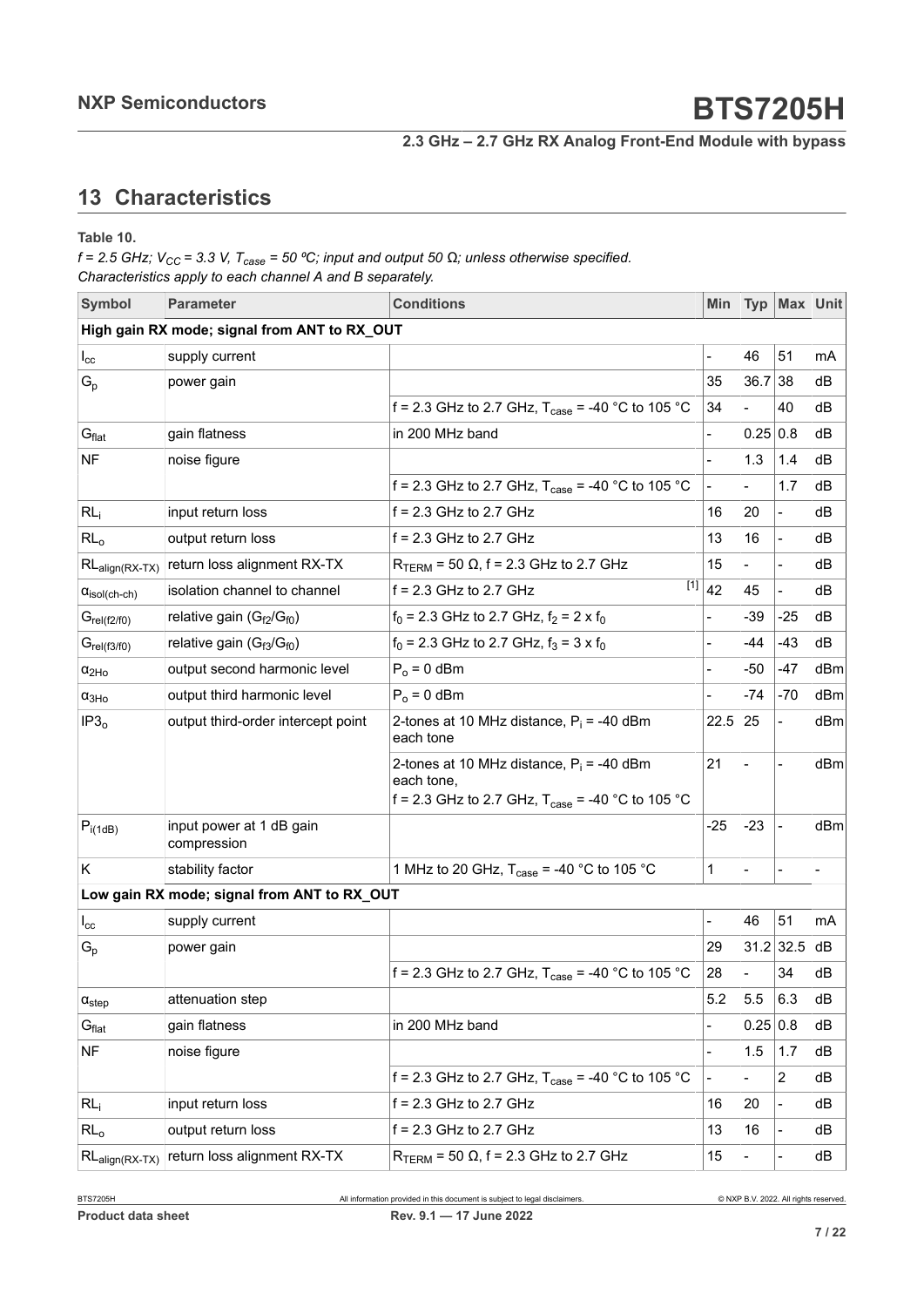<span id="page-7-0"></span>**Table 10.** *...continued*

<span id="page-7-2"></span><span id="page-7-1"></span> $f = 2.5$  GHz;  $V_{CC} = 3.3$  V,  $T_{case} = 50$  °C; input and output 50  $\Omega$ ; unless otherwise specified. *Characteristics apply to each channel A and B separately.*

| <b>Parameter</b>                                         | <b>Conditions</b>                                                                                                         | <b>Min</b>                                                                                                        | <b>Typ</b>                                 |                | Max Unit       |
|----------------------------------------------------------|---------------------------------------------------------------------------------------------------------------------------|-------------------------------------------------------------------------------------------------------------------|--------------------------------------------|----------------|----------------|
| isolation channel to channel                             | $f = 2.3$ GHz to 2.7 GHz                                                                                                  |                                                                                                                   | 47                                         |                | dВ             |
| relative gain $(G_{f2}/G_{f0})$                          | $f_0$ = 2.3 GHz to 2.7 GHz, $f_2$ = 2 x $f_0$                                                                             |                                                                                                                   | -37                                        | $-25$          | dB             |
| relative gain $(G_{f3}/G_{f0})$                          | $f_0$ = 2.3 GHz to 2.7 GHz, $f_3$ = 3 x $f_0$                                                                             |                                                                                                                   | -46                                        | -44            | dB             |
| output second harmonic level                             | $P_0 = 0$ dBm                                                                                                             | -                                                                                                                 | $-51$                                      | $-48$          | dBm            |
| output third harmonic level                              | $P_0 = 0$ dBm                                                                                                             | $\overline{a}$                                                                                                    | $-72$                                      | -68            | dBm            |
| output third-order intercept point                       | 2-tones at 10 MHz distance, $P_i = -40$ dBm<br>each tone                                                                  | 22                                                                                                                | 24                                         |                | dBm            |
|                                                          | 2-tones at 10 MHz distance, $P_i = -40$ dBm<br>each tone,<br>f = 2.3 GHz to 2.7 GHz, $T_{\text{case}}$ = -40 °C to 105 °C | 21                                                                                                                | $\overline{a}$                             | $\overline{a}$ | dBm            |
| input power at 1 dB gain<br>compression                  |                                                                                                                           | $-19$                                                                                                             | $-17$                                      | $\blacksquare$ | dBm            |
| stability factor                                         | 1 MHz to 20 GHz, $T_{\text{case}} = -40 \degree C$ to 105 °C                                                              | 1                                                                                                                 |                                            |                | $\overline{a}$ |
| TX mode; signal from ANT to TERM                         |                                                                                                                           |                                                                                                                   |                                            |                |                |
| supply current                                           |                                                                                                                           | $\overline{a}$                                                                                                    | 5.9                                        | 6.5            | mA             |
| insertion loss                                           | from ANT to TERM                                                                                                          |                                                                                                                   |                                            |                | dВ             |
| input return loss                                        | $f = 2.3$ GHz to 2.7 GHz                                                                                                  | 19                                                                                                                | 23                                         | $\overline{a}$ | dB             |
| output return loss                                       | $f = 2.3$ GHz to 2.7 GHz                                                                                                  | 17.5                                                                                                              | 20                                         |                | dB             |
|                                                          |                                                                                                                           | 55                                                                                                                |                                            |                | dB             |
| Maximum average input power in<br>TX mode <sup>[2]</sup> | applied on ANT pin, lifetime (10 yrs),<br>$T_{\text{case(AV)}} = 99 \text{ °C}$                                           |                                                                                                                   |                                            |                | dBm            |
|                                                          |                                                                                                                           |                                                                                                                   |                                            |                |                |
| supply current                                           |                                                                                                                           |                                                                                                                   | 6.2                                        | 6.5            | mA             |
| power gain                                               |                                                                                                                           |                                                                                                                   |                                            | $-30.5$ dB     |                |
| input return loss                                        | $f = 2.3$ GHz to 2.7 GHz                                                                                                  | 19                                                                                                                | 23                                         |                | dВ             |
| output return loss                                       | $f = 2.3$ GHz to 2.7 GHz                                                                                                  | 16                                                                                                                | 19                                         |                | dВ             |
| Switching between modes                                  |                                                                                                                           |                                                                                                                   |                                            |                |                |
| switching time RX attenuation                            |                                                                                                                           |                                                                                                                   |                                            | 85             | ns             |
| switching from RX to TX                                  | for the power transient at RX OUT                                                                                         |                                                                                                                   |                                            | 100            | ns             |
| switching from TX to RX                                  |                                                                                                                           |                                                                                                                   |                                            | $\mathbf{1}$   | μs             |
| switching to TX bypass                                   |                                                                                                                           |                                                                                                                   |                                            | 1              | μs             |
|                                                          |                                                                                                                           | isolation between ANT to RX OUT $f = 2.3$ GHz to 2.7 GHz<br>TX bypass mode: Signal from ANT to RX_OUT via coupler | $\overline{[1]}$ 45<br>$\overline{[3]}$ 34 | $-31.5$ $-31$  | 0.55 0.6       |

[1] G<sub>p</sub> [ANT-CHA, RX\_OUT-CHA] / G<sub>p</sub> [ANT-CHB, RX\_OUT-CHA]<br>[2] CP-OFDM with 9 dB PAPR, BW = 100 MHz, QPSK modulated, SCS = 60 kHz, fully allocated

[3]  $\;$  T $_{\rm case (AV)}$  is an equivalent temperature that yields the same aging over life time as the expected temperature profile which includes temperatures up to 105 °C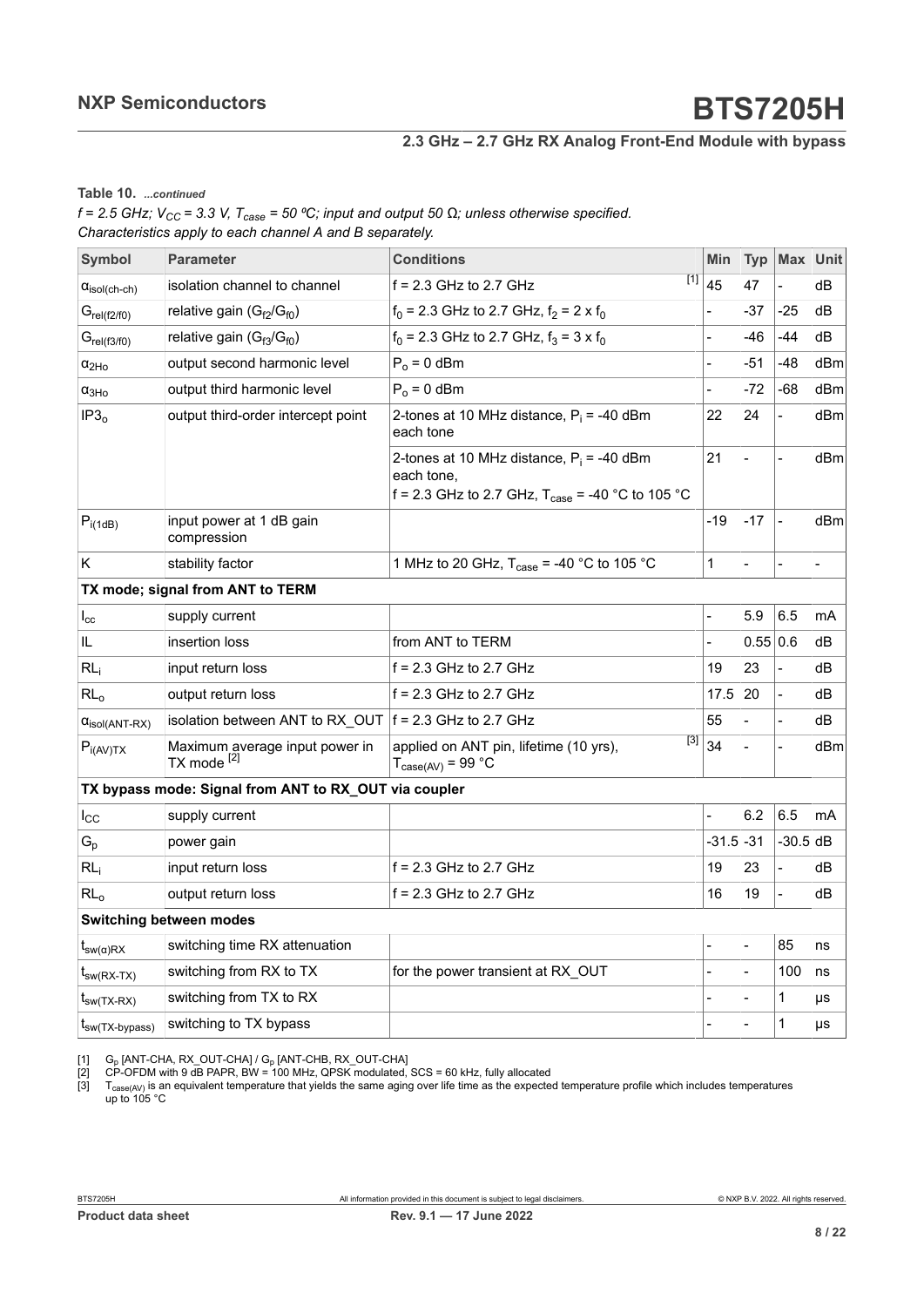# <span id="page-8-0"></span>**14 Graphs**

#### **14.1 All modes**

<span id="page-8-1"></span>

#### **14.2 High gain RX mode**

<span id="page-8-2"></span>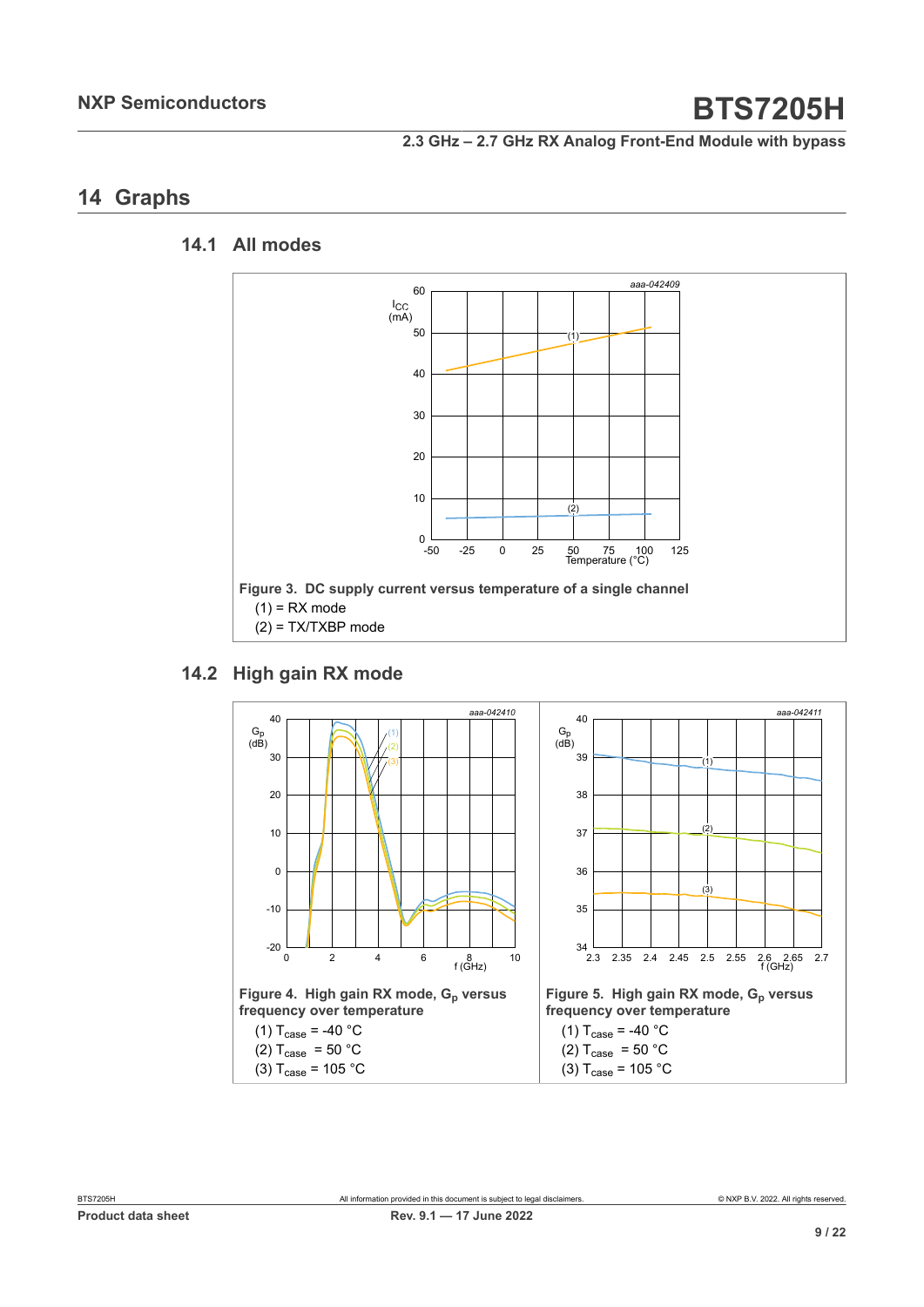#### **2.3 GHz – 2.7 GHz RX Analog Front-End Module with bypass**

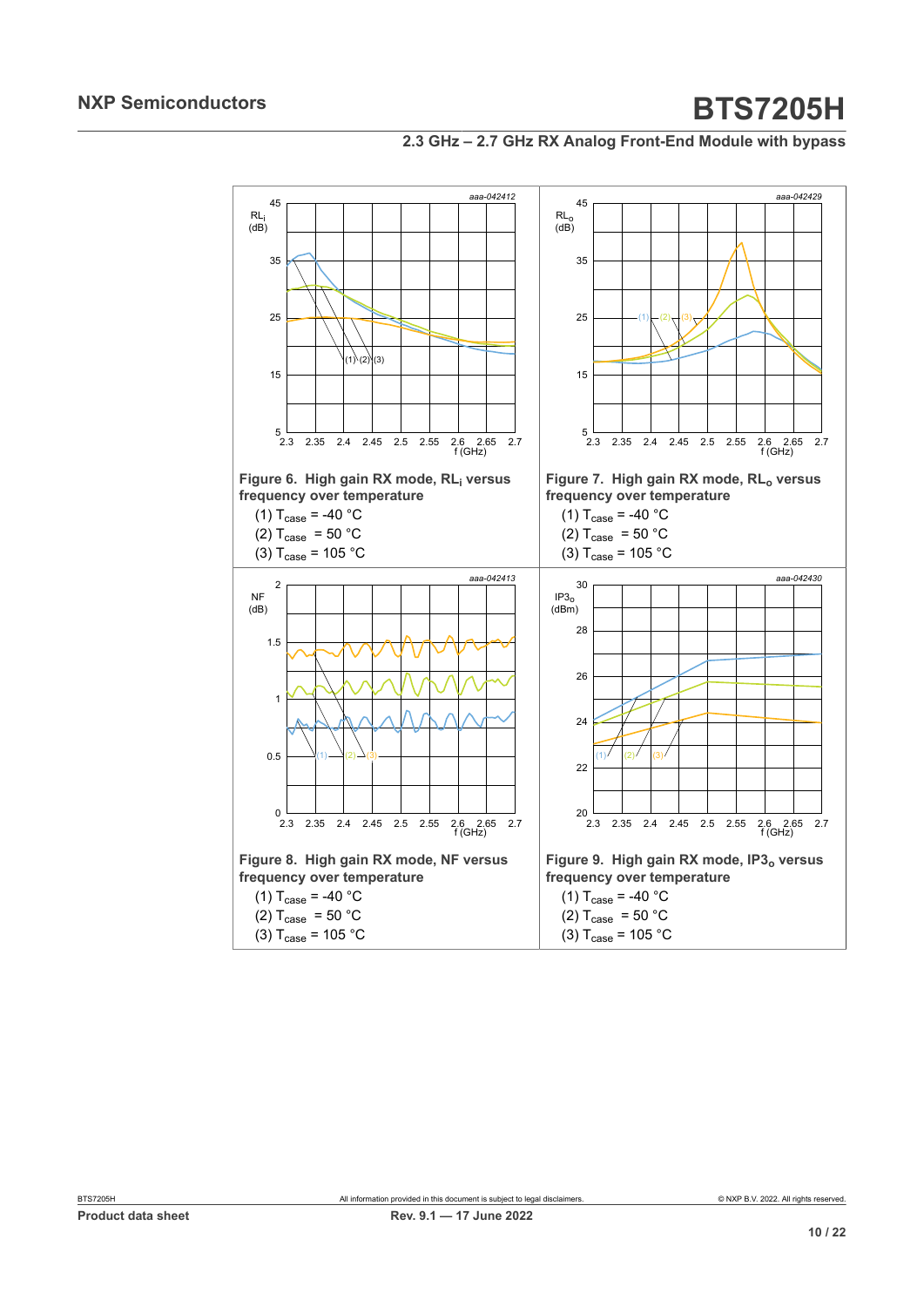



### **14.3 Low gain RX mode**

<span id="page-10-0"></span>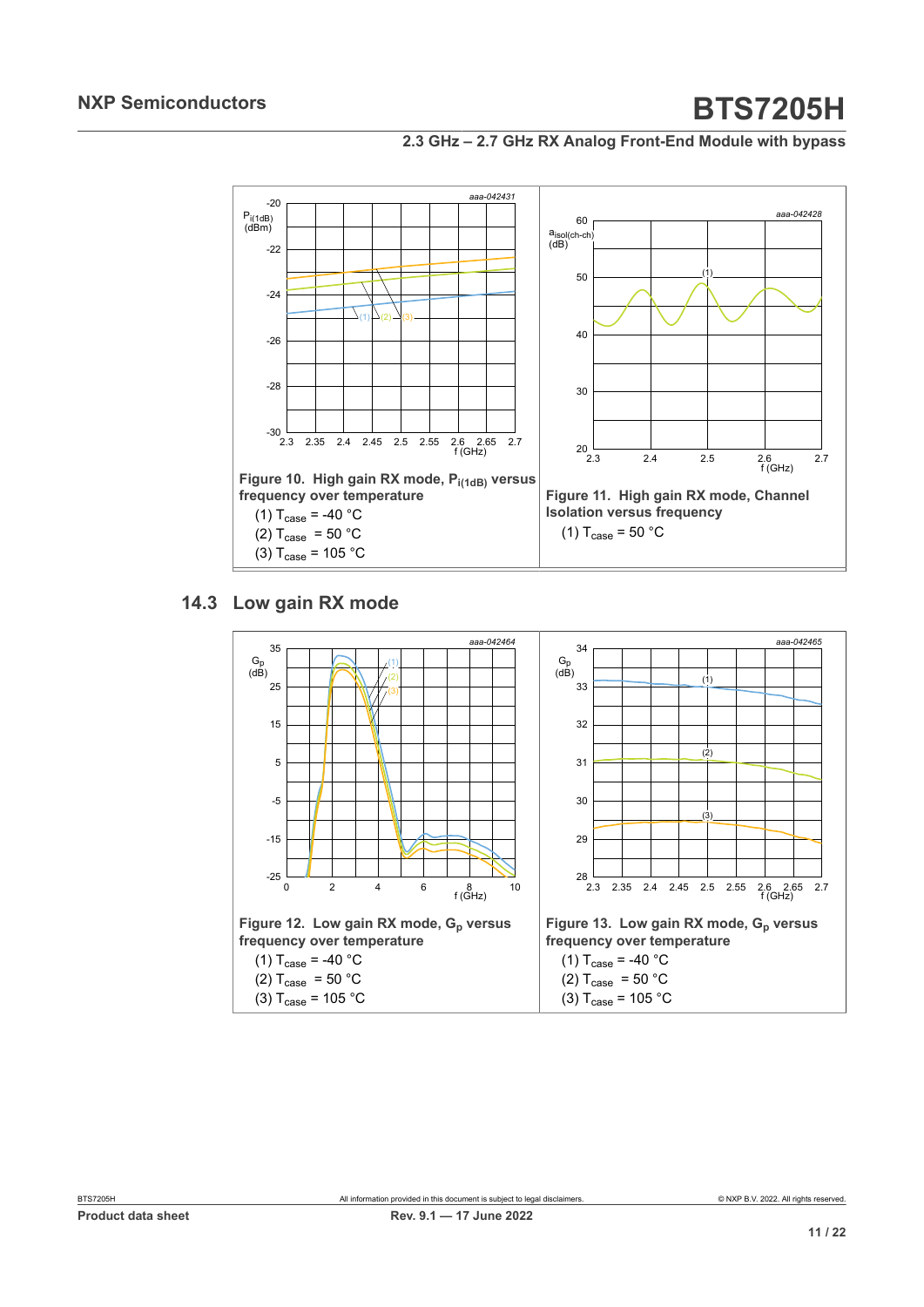

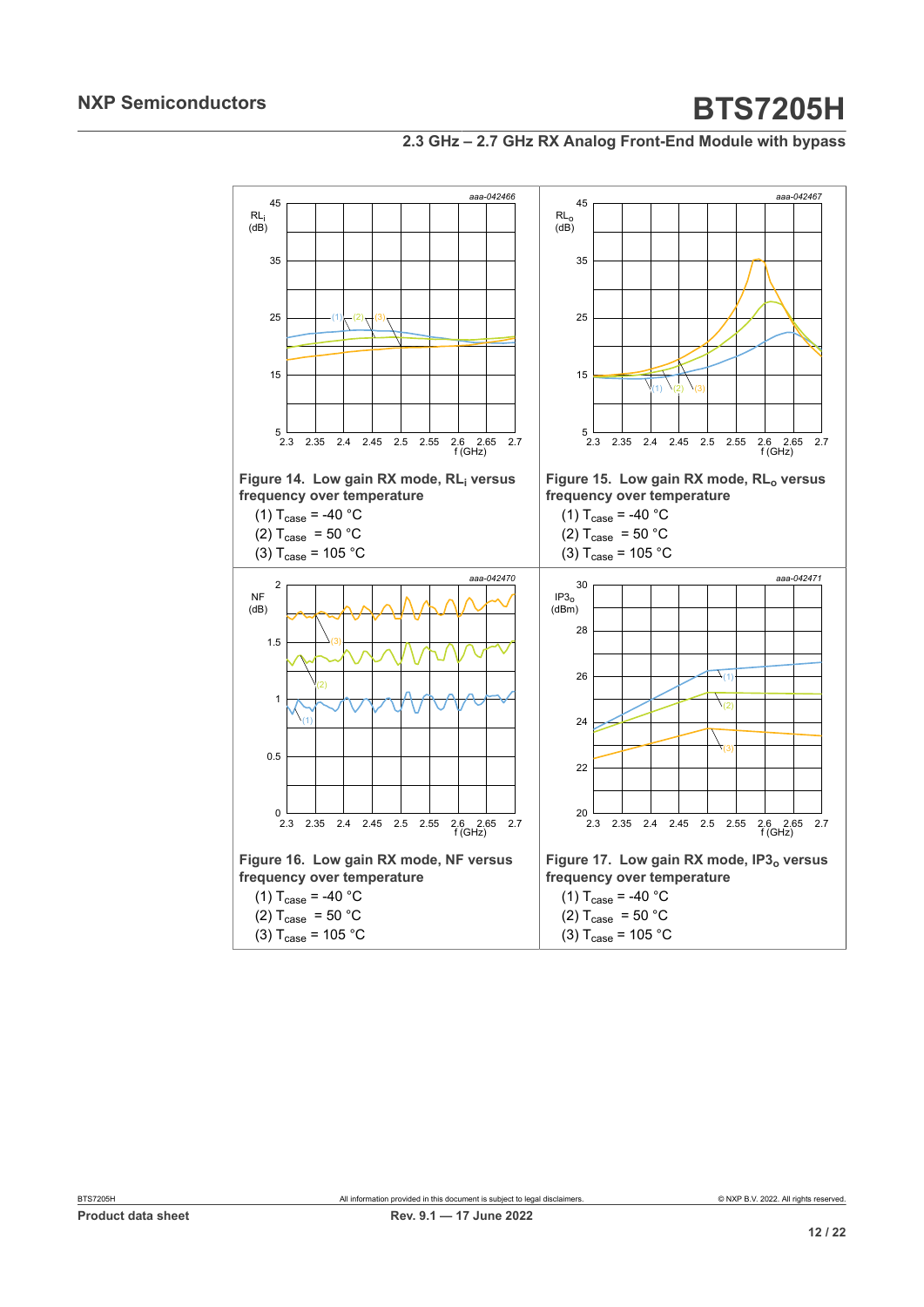#### **2.3 GHz – 2.7 GHz RX Analog Front-End Module with bypass**



### **14.4 TX mode**

<span id="page-12-0"></span>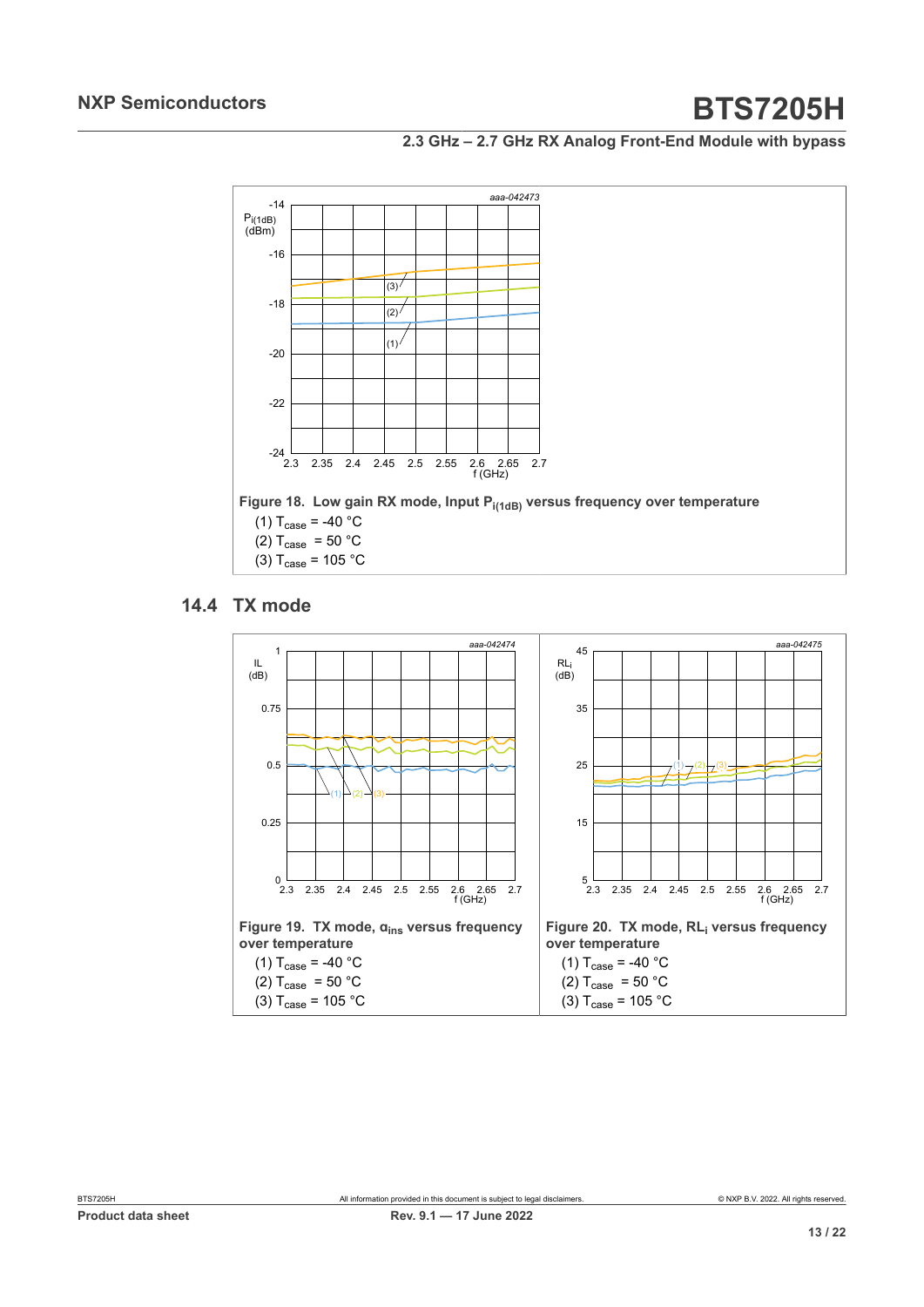**2.3 GHz – 2.7 GHz RX Analog Front-End Module with bypass**



#### **14.5 TX bypass mode**

<span id="page-13-0"></span>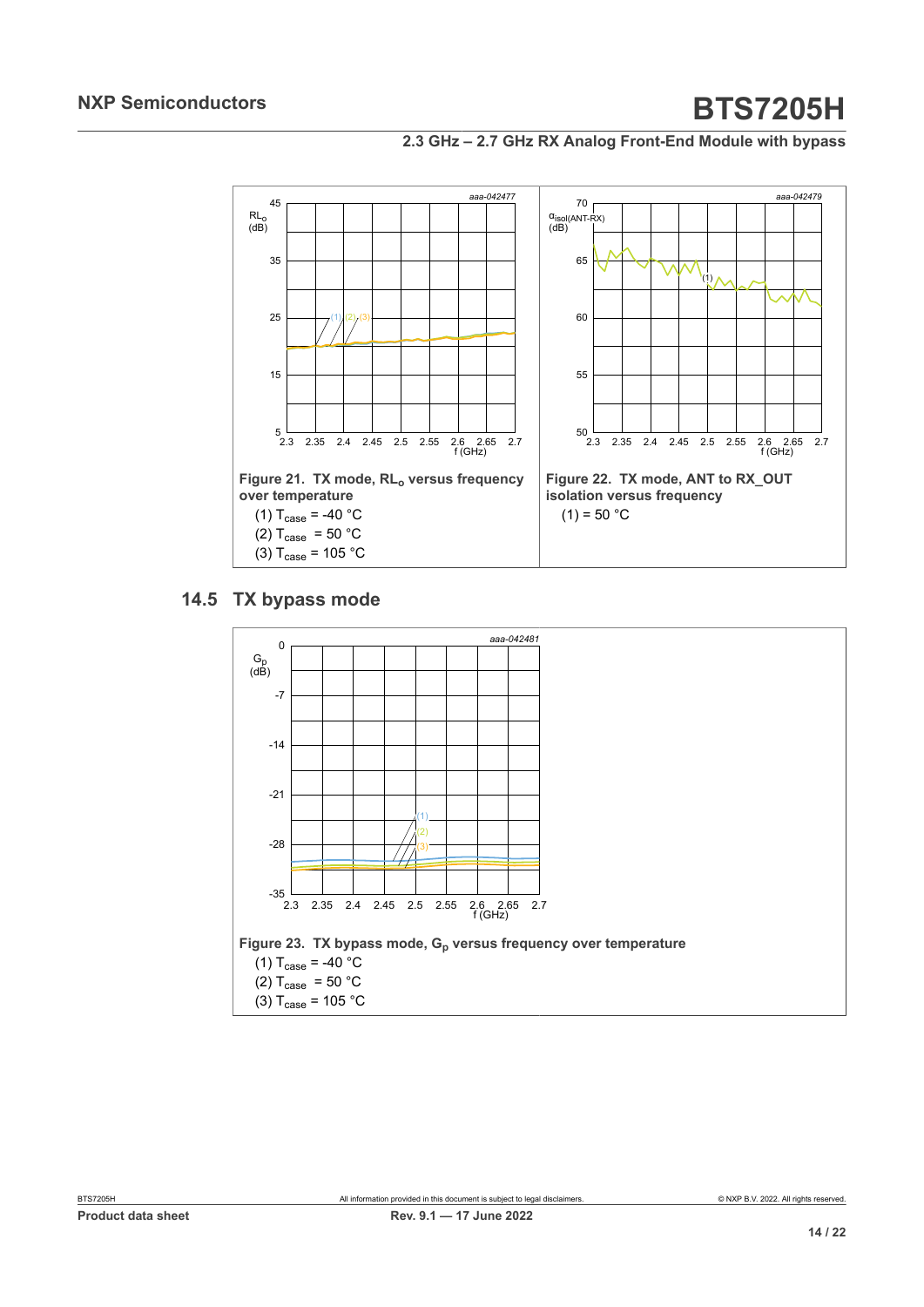# <span id="page-14-0"></span>**15 Application information**



#### **Table 12. List of components**

| <b>Component</b>                                                             | <b>Description</b> | Value              | amount | <b>Remarks</b>                                                  |
|------------------------------------------------------------------------------|--------------------|--------------------|--------|-----------------------------------------------------------------|
| $R1$ , and $R2$                                                              | load resistor      | 50 $\Omega$ , 50 W | 2      | must be able to withstand 34 dBm<br>average power over lifetime |
| C <sub>11</sub> , C <sub>12</sub> , C <sub>21</sub> ,<br>and C <sub>22</sub> | capacitor          | 10nF               | 4      | as close as possible, less than<br>10 mm from IC                |
| C <sub>13</sub> , C <sub>14</sub> , C <sub>23</sub> ,<br>and C <sub>24</sub> | capacitor          | $1 \mu F$          | 4      | as close as possible, less than<br>10 mm from IC                |
| L1, and L2                                                                   | inductor           | 19nH               | 2      | high-Q inductor, close to IC                                    |

**Table 11. Application schematic**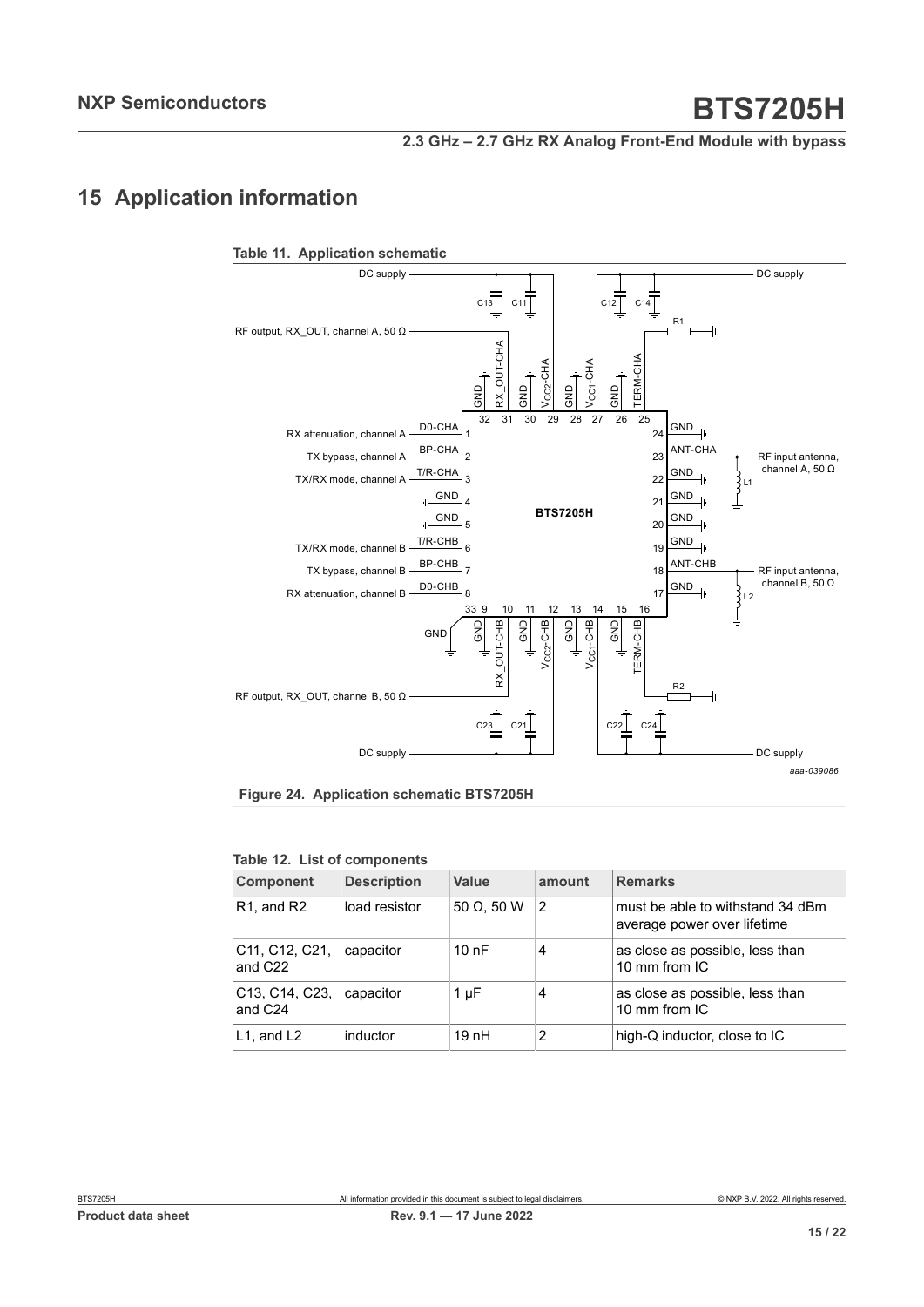**2.3 GHz – 2.7 GHz RX Analog Front-End Module with bypass**

# <span id="page-15-0"></span>**16 Package outline**

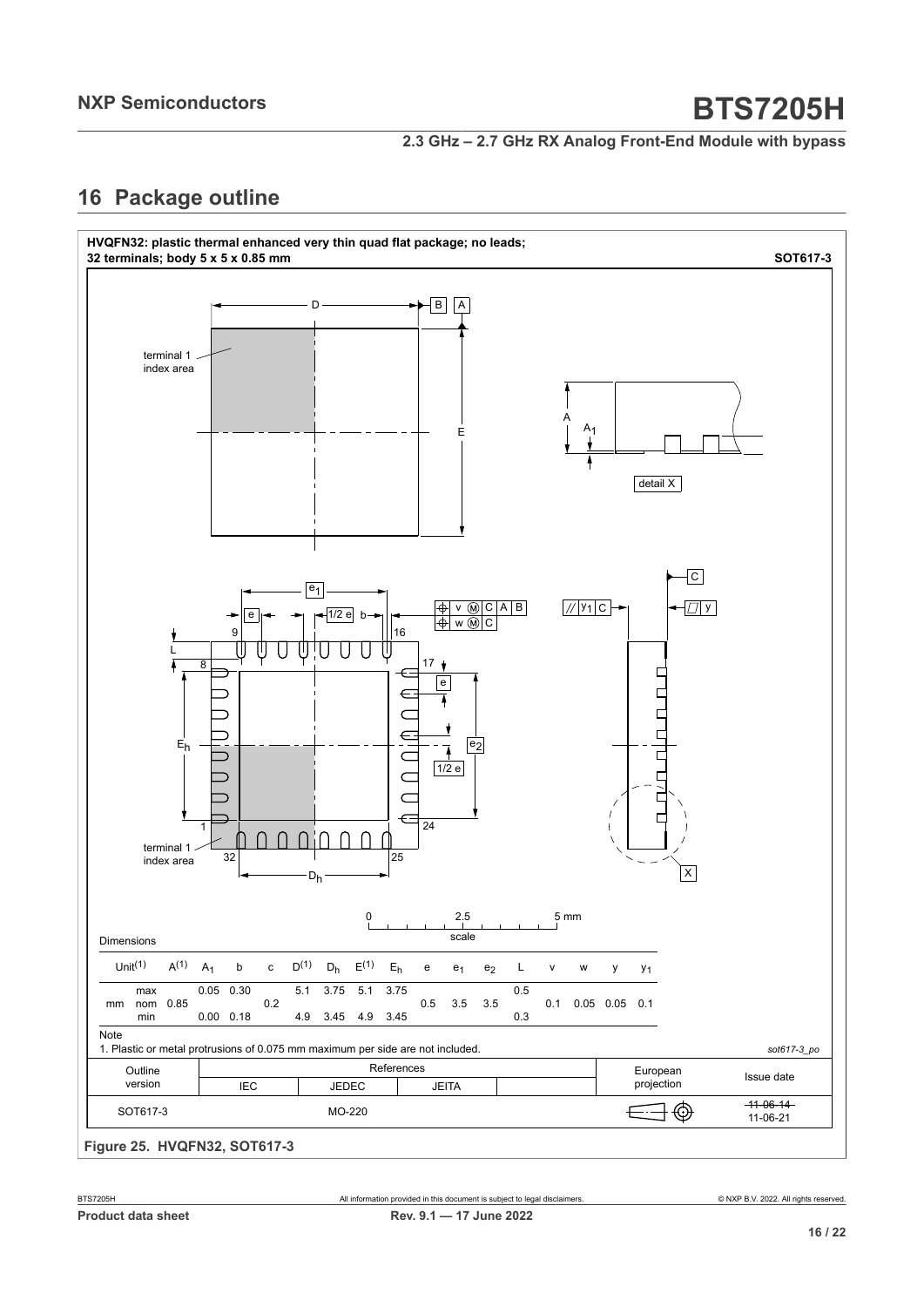### **16.1 Footprint and solder information**

<span id="page-16-0"></span>NXP recommends by default to apply the soldering and footprint guidelines as are released in POD SOT617-3.



**Figure 26. Footprint information**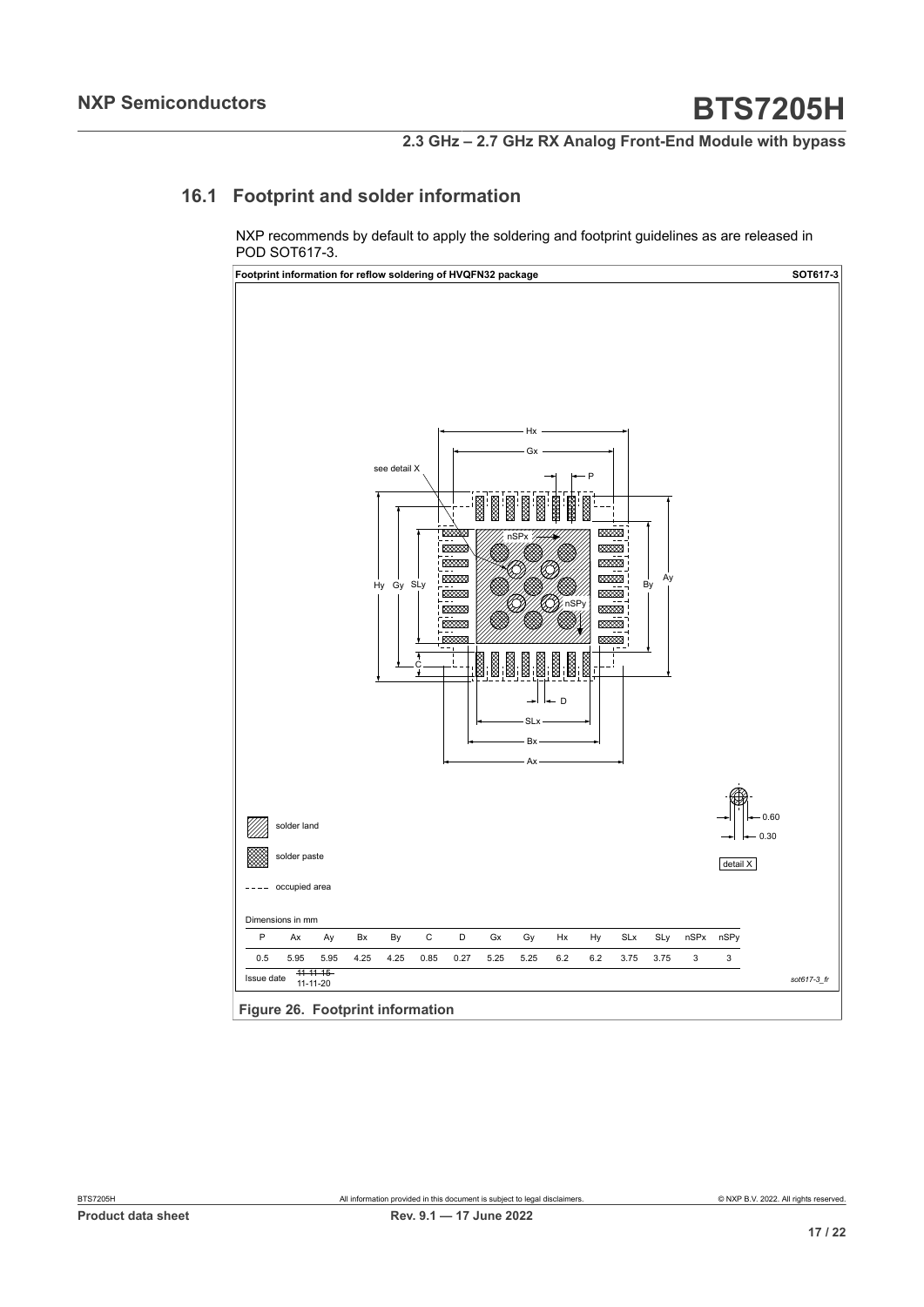# <span id="page-17-0"></span>**17 Handling information**



This device is sensitive to ElectroStatic Discharge (ESD). Observe precautions for handling electrostatic sensitive devices. Such precautions are described in the *ANSI/ESD S20.20, IEC/ST 61340-5, JESD625-A* or equivalent standards.

# <span id="page-17-1"></span>**18 Abbreviations**

| Table 13.      |                                                          |
|----------------|----------------------------------------------------------|
| Acronym        | <b>Description</b>                                       |
| AMP            | amplifier                                                |
| <b>ANT</b>     | antenna                                                  |
| <b>BP</b>      | bypass                                                   |
| <b>CPLR</b>    | coupler                                                  |
| CP-OFDM        | cyclic prefix orthogonal frequency division multiplexing |
| D <sub>0</sub> | data line 0                                              |
| <b>ESD</b>     | electrostatic discharge                                  |
| <b>HVQFN</b>   | heat sink very thin quad flat no-leads                   |
| <b>LNA</b>     | low noise amplifier                                      |
| mMIMO          | massive multiple-input multiple-output                   |
| <b>PAPR</b>    | peak to average power ratio                              |
| <b>QPSK</b>    | quadrature phase shift keying                            |
| SCS            | sub carrier spacing                                      |
| <b>SPDT</b>    | single pull double throw                                 |
| <b>TERM</b>    | termination                                              |
| T/R            | transmit/receive mode                                    |

# <span id="page-17-2"></span>**19 Revision history**

| Table 14.          |              |                                                                                                                                                                                                  |                      |                                       |  |
|--------------------|--------------|--------------------------------------------------------------------------------------------------------------------------------------------------------------------------------------------------|----------------------|---------------------------------------|--|
| <b>Document ID</b> | Release date | Data sheet status                                                                                                                                                                                | <b>Change notice</b> | <b>Supersedes</b>                     |  |
| BTS7205H v.9.1     | 20220617     | Product data sheet                                                                                                                                                                               | 2022060041           | BTS7205H v.9                          |  |
| modification       |              | • corrected the Functional diagram                                                                                                                                                               |                      |                                       |  |
| BTS7205H v.9       | 20211012     | Product data sheet                                                                                                                                                                               |                      | BTS7205H v.8                          |  |
| modification       |              | • added frequency setting to the $Gp$ condition on both RX gain modes                                                                                                                            |                      |                                       |  |
| BTS7205H v.8       | 20211008     | Product data sheet                                                                                                                                                                               |                      | BTS7205H v.7                          |  |
| modification       |              | • changed status to Public Product data sheet<br>• changed footnote at $\alpha_{\text{isol(ch-ch}}$ for both RX modes<br>• updated the functional diagram<br>• updated the orderable part number |                      |                                       |  |
| <b>BTS7205H</b>    |              | All information provided in this document is subject to legal disclaimers.                                                                                                                       |                      | © NXP B.V. 2022. All rights reserved. |  |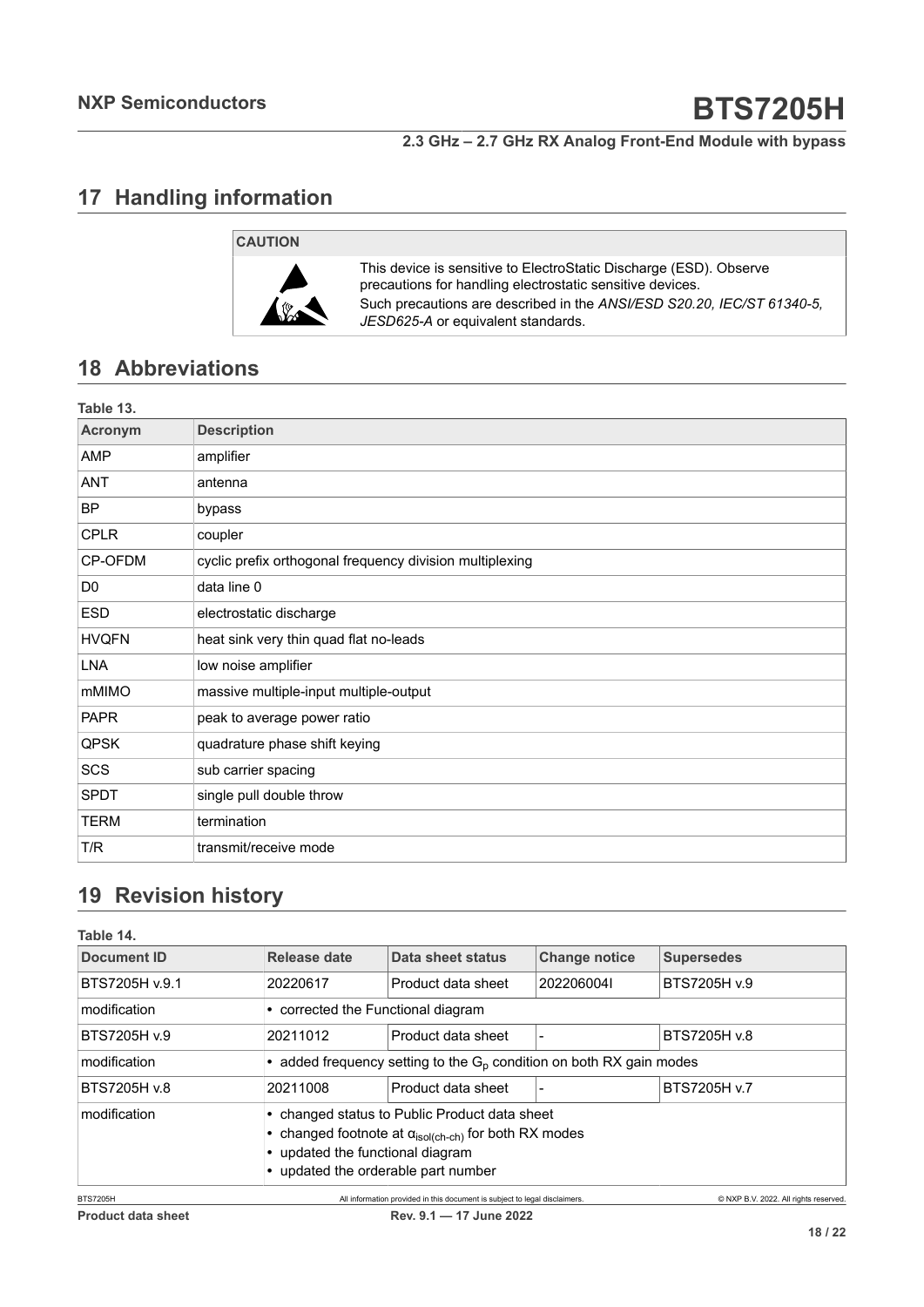| Table 14. continued |  |
|---------------------|--|
|---------------------|--|

| <b>Document ID</b> | Release date                                                                                                                                                                                                                  | Data sheet status                                               | <b>Change notice</b> | <b>Supersedes</b> |
|--------------------|-------------------------------------------------------------------------------------------------------------------------------------------------------------------------------------------------------------------------------|-----------------------------------------------------------------|----------------------|-------------------|
| BTS7205H v.7       | 20210722                                                                                                                                                                                                                      | Preliminary data sheet  -                                       |                      | BTS7205H v.6.1    |
| modification       | • changed value for Minimum, and Typical on RX gain High channel to channel isolation<br>changed graphic on RX gain High channel to channel isolation<br>• added value on TX insertion loss to the characteristics table      |                                                                 |                      |                   |
| BTS7205H v.6.1     | 20210625                                                                                                                                                                                                                      | Preliminary data sheet  -                                       |                      | BTS7205H v.6      |
| modification       |                                                                                                                                                                                                                               | • added $P_{i(AV)TX}$ parameter to the TX Characteristics table |                      |                   |
| BTS7205H v.6       | 20210615                                                                                                                                                                                                                      | Preliminary data sheet  -                                       |                      | BTS7205H v.5      |
| modification       | • added Graphics to the data sheet                                                                                                                                                                                            |                                                                 |                      |                   |
| BTS7205H v.5       | 20210528                                                                                                                                                                                                                      | Preliminary data sheet  -                                       |                      | BTS7205H v.4      |
| modification       | • changed Min, Max values on some parameters<br>• split Thermal resistance in a value for TX mode, and a value for RX mode<br>• added marking info<br>• changed status to Preliminary                                         |                                                                 |                      |                   |
| BTS7205H v.4       | 20210430                                                                                                                                                                                                                      | Objective data sheet                                            |                      | BTS7205H v.3.1    |
| modification       | • changed Min, Max values on some parameters                                                                                                                                                                                  |                                                                 |                      |                   |
| BTS7205H v.3.1     | 20210317                                                                                                                                                                                                                      | Objective data sheet                                            |                      | BTS7205H v.3      |
| modification       | • changed T <sub>case</sub> from 50 °C to 105 °C for $P_{i(AV)RX}$ at Limiting values<br>• added footnote to parameter $P_{i(AV)TX}$ at Limiting values                                                                       |                                                                 |                      |                   |
| BTS7205H v.3       | 20210311                                                                                                                                                                                                                      | Objective data sheet                                            |                      | BTS7205H v.2      |
| modification       | • removed the exception on the ESD conditions on the ANT pins in Limiting values table<br>• adapted the Modes of operation tables<br>• adapted some characteristics values<br>• removed and adapted Switching mode conditions |                                                                 |                      |                   |
| BTS7205H v.2       | 20210108                                                                                                                                                                                                                      | Objective data sheet                                            |                      | BTS7205H v.1      |
| modification       | • changed Minimum, Typical, and Maximum values on many parameters                                                                                                                                                             |                                                                 |                      |                   |
| BTS7205H v.1       | 20200903                                                                                                                                                                                                                      | Objective data sheet                                            |                      |                   |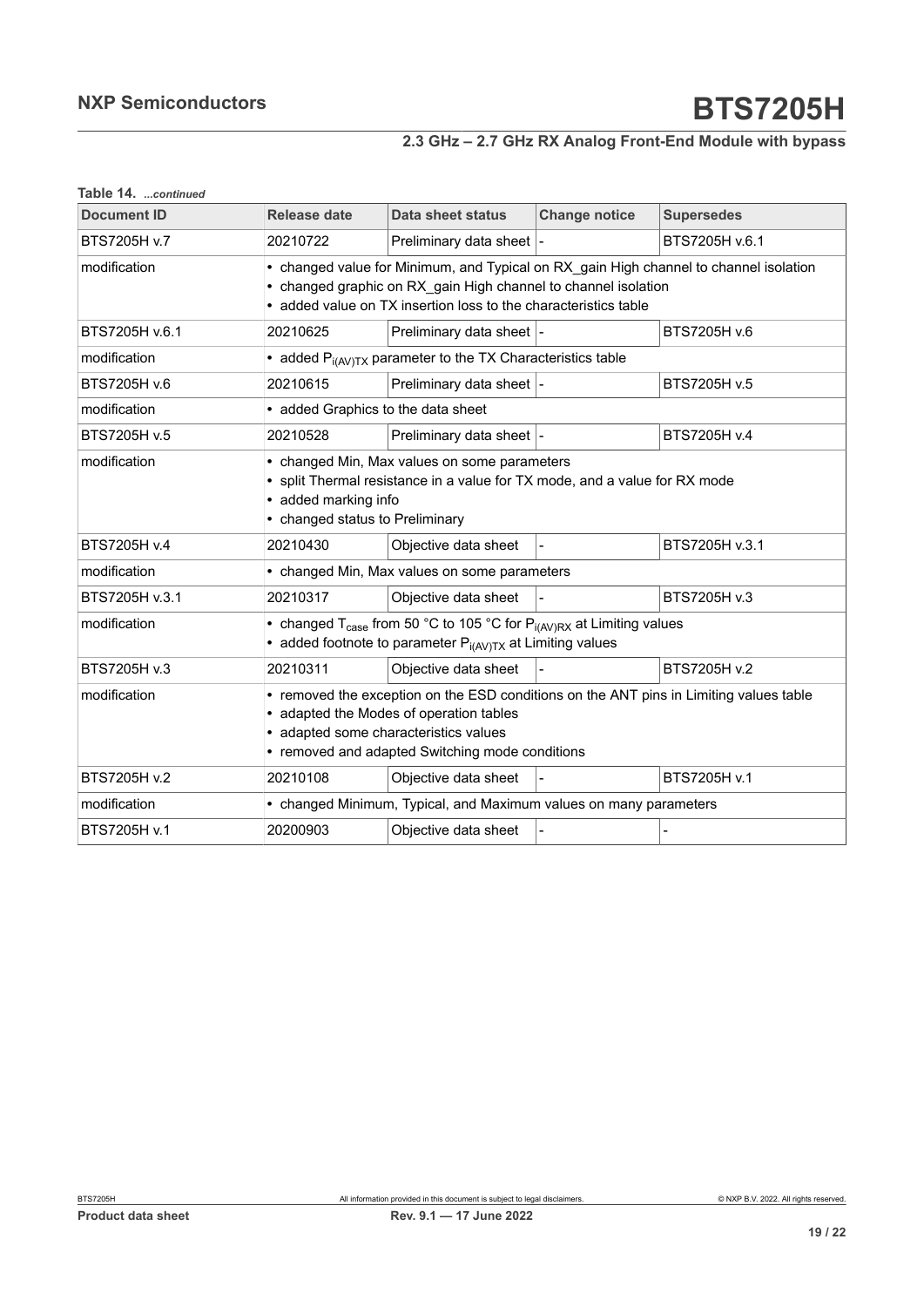# <span id="page-19-0"></span>**20 Legal information**

#### **20.1 Data sheet status**

| Document status <sup>[1][2]</sup> | Product status <sup>[3]</sup> | <b>Definition</b>                                                                        |
|-----------------------------------|-------------------------------|------------------------------------------------------------------------------------------|
| Objective [short] data sheet      | Development                   | This document contains data from the objective specification for product<br>development. |
| Preliminary [short] data sheet    | Qualification                 | This document contains data from the preliminary specification.                          |
| Product [short] data sheet        | Production                    | This document contains the product specification.                                        |

[1] Please consult the most recently issued document before initiating or completing a design.<br>[2] The term 'short data sheet' is explained in section "Definitions".

[2] The term 'short data sheet' is explained in section "Definitions".<br>[2] The term 'short data sheet' is explained in section "Definitions".

[3] The product status of device(s) described in this document may have changed since this document was published and may differ in case of multiple devices. The latest product status information is available on the Internet at URL http://www.nxp.com.

#### **20.2 Definitions**

**Draft** — A draft status on a document indicates that the content is still under internal review and subject to formal approval, which may result in modifications or additions. NXP Semiconductors does not give any representations or warranties as to the accuracy or completeness of information included in a draft version of a document and shall have no liability for the consequences of use of such information.

**Short data sheet** — A short data sheet is an extract from a full data sheet with the same product type number(s) and title. A short data sheet is intended for quick reference only and should not be relied upon to contain detailed and full information. For detailed and full information see the relevant full data sheet, which is available on request via the local NXP Semiconductors sales office. In case of any inconsistency or conflict with the short data sheet, the full data sheet shall prevail.

**Product specification** — The information and data provided in a Product data sheet shall define the specification of the product as agreed between NXP Semiconductors and its customer, unless NXP Semiconductors and customer have explicitly agreed otherwise in writing. In no event however, shall an agreement be valid in which the NXP Semiconductors product is deemed to offer functions and qualities beyond those described in the Product data sheet.

### **20.3 Disclaimers**

**Limited warranty and liability** — Information in this document is believed to be accurate and reliable. However, NXP Semiconductors does not give any representations or warranties, expressed or implied, as to the accuracy or completeness of such information and shall have no liability for the consequences of use of such information. NXP Semiconductors takes no responsibility for the content in this document if provided by an information source outside of NXP Semiconductors.

In no event shall NXP Semiconductors be liable for any indirect, incidental, punitive, special or consequential damages (including - without limitation lost profits, lost savings, business interruption, costs related to the removal or replacement of any products or rework charges) whether or not such damages are based on tort (including negligence), warranty, breach of contract or any other legal theory.

Notwithstanding any damages that customer might incur for any reason whatsoever, NXP Semiconductors' aggregate and cumulative liability towards customer for the products described herein shall be limited in accordance with the Terms and conditions of commercial sale of NXP Semiconductors.

**Right to make changes** — NXP Semiconductors reserves the right to make changes to information published in this document, including without limitation specifications and product descriptions, at any time and without notice. This document supersedes and replaces all information supplied prior to the publication hereof.

**Suitability for use** — NXP Semiconductors products are not designed, authorized or warranted to be suitable for use in life support, life-critical or safety-critical systems or equipment, nor in applications where failure or malfunction of an NXP Semiconductors product can reasonably be expected to result in personal injury, death or severe property or environmental damage. NXP Semiconductors and its suppliers accept no liability for inclusion and/or use of NXP Semiconductors products in such equipment or applications and therefore such inclusion and/or use is at the customer's own risk.

**Applications** — Applications that are described herein for any of these products are for illustrative purposes only. NXP Semiconductors makes no representation or warranty that such applications will be suitable for the specified use without further testing or modification.

Customers are responsible for the design and operation of their applications and products using NXP Semiconductors products, and NXP Semiconductors accepts no liability for any assistance with applications or customer product design. It is customer's sole responsibility to determine whether the NXP Semiconductors product is suitable and fit for the customer's applications and products planned, as well as for the planned application and use of customer's third party customer(s). Customers should provide appropriate design and operating safeguards to minimize the risks associated with their applications and products.

NXP Semiconductors does not accept any liability related to any default, damage, costs or problem which is based on any weakness or default in the customer's applications or products, or the application or use by customer's third party customer(s). Customer is responsible for doing all necessary testing for the customer's applications and products using NXP Semiconductors products in order to avoid a default of the applications and the products or of the application or use by customer's third party customer(s). NXP does not accept any liability in this respect.

**Limiting values** — Stress above one or more limiting values (as defined in the Absolute Maximum Ratings System of IEC 60134) will cause permanent damage to the device. Limiting values are stress ratings only and (proper) operation of the device at these or any other conditions above those given in the Recommended operating conditions section (if present) or the Characteristics sections of this document is not warranted. Constant or repeated exposure to limiting values will permanently and irreversibly affect the quality and reliability of the device.

**Terms and conditions of commercial sale** — NXP Semiconductors products are sold subject to the general terms and conditions of commercial sale, as published at http://www.nxp.com/profile/terms, unless otherwise agreed in a valid written individual agreement. In case an individual agreement is concluded only the terms and conditions of the respective agreement shall apply. NXP Semiconductors hereby expressly objects to applying the customer's general terms and conditions with regard to the purchase of NXP Semiconductors products by customer.

**No offer to sell or license** — Nothing in this document may be interpreted or construed as an offer to sell products that is open for acceptance or the grant, conveyance or implication of any license under any copyrights, patents or other industrial or intellectual property rights.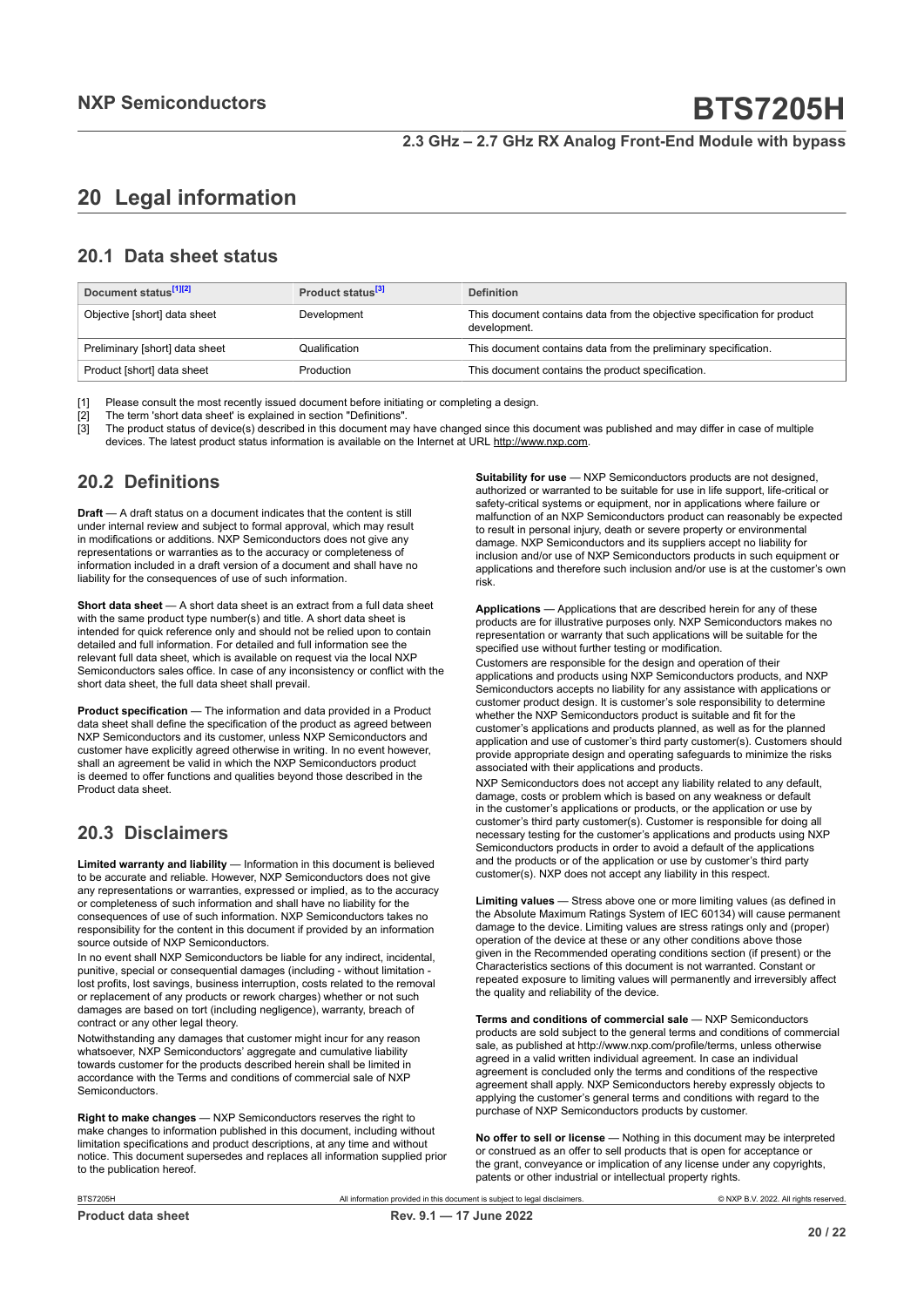#### **2.3 GHz – 2.7 GHz RX Analog Front-End Module with bypass**

**Quick reference data** — The Quick reference data is an extract of the product data given in the Limiting values and Characteristics sections of this document, and as such is not complete, exhaustive or legally binding.

**Export control** — This document as well as the item(s) described herein may be subject to export control regulations. Export might require a prior authorization from competent authorities.

**Suitability for use in non-automotive qualified products** — Unless this data sheet expressly states that this specific NXP Semiconductors product is automotive qualified, the product is not suitable for automotive use. It is neither qualified nor tested in accordance with automotive testing or application requirements. NXP Semiconductors accepts no liability for inclusion and/or use of non-automotive qualified products in automotive equipment or applications.

In the event that customer uses the product for design-in and use in automotive applications to automotive specifications and standards, customer (a) shall use the product without NXP Semiconductors' warranty of the product for such automotive applications, use and specifications, and (b) whenever customer uses the product for automotive applications beyond NXP Semiconductors' specifications such use shall be solely at customer's own risk, and (c) customer fully indemnifies NXP Semiconductors for any liability, damages or failed product claims resulting from customer design and use of the product for automotive applications beyond NXP Semiconductors' standard warranty and NXP Semiconductors' product specifications.

**Translations** — A non-English (translated) version of a document, including the legal information in that document, is for reference only. The English version shall prevail in case of any discrepancy between the translated and English versions.

**Security** — Customer understands that all NXP products may be subject to unidentified vulnerabilities or may support established security standards or specifications with known limitations. Customer is responsible for the design and operation of its applications and products throughout their lifecycles to reduce the effect of these vulnerabilities on customer's applications and products. Customer's responsibility also extends to other open and/or proprietary technologies supported by NXP products for use in customer's applications. NXP accepts no liability for any vulnerability. Customer should regularly check security updates from NXP and follow up appropriately. Customer shall select products with security features that best meet rules, regulations, and standards of the intended application and make the ultimate design decisions regarding its products and is solely responsible for compliance with all legal, regulatory, and security related requirements concerning its products, regardless of any information or support that may be provided by NXP.

NXP has a Product Security Incident Response Team (PSIRT) (reachable at [PSIRT@nxp.com](mailto:PSIRT@nxp.com)) that manages the investigation, reporting, and solution release to security vulnerabilities of NXP products.

#### **20.4 Trademarks**

Notice: All referenced brands, product names, service names, and trademarks are the property of their respective owners. **NXP** — wordmark and logo are trademarks of NXP B.V.